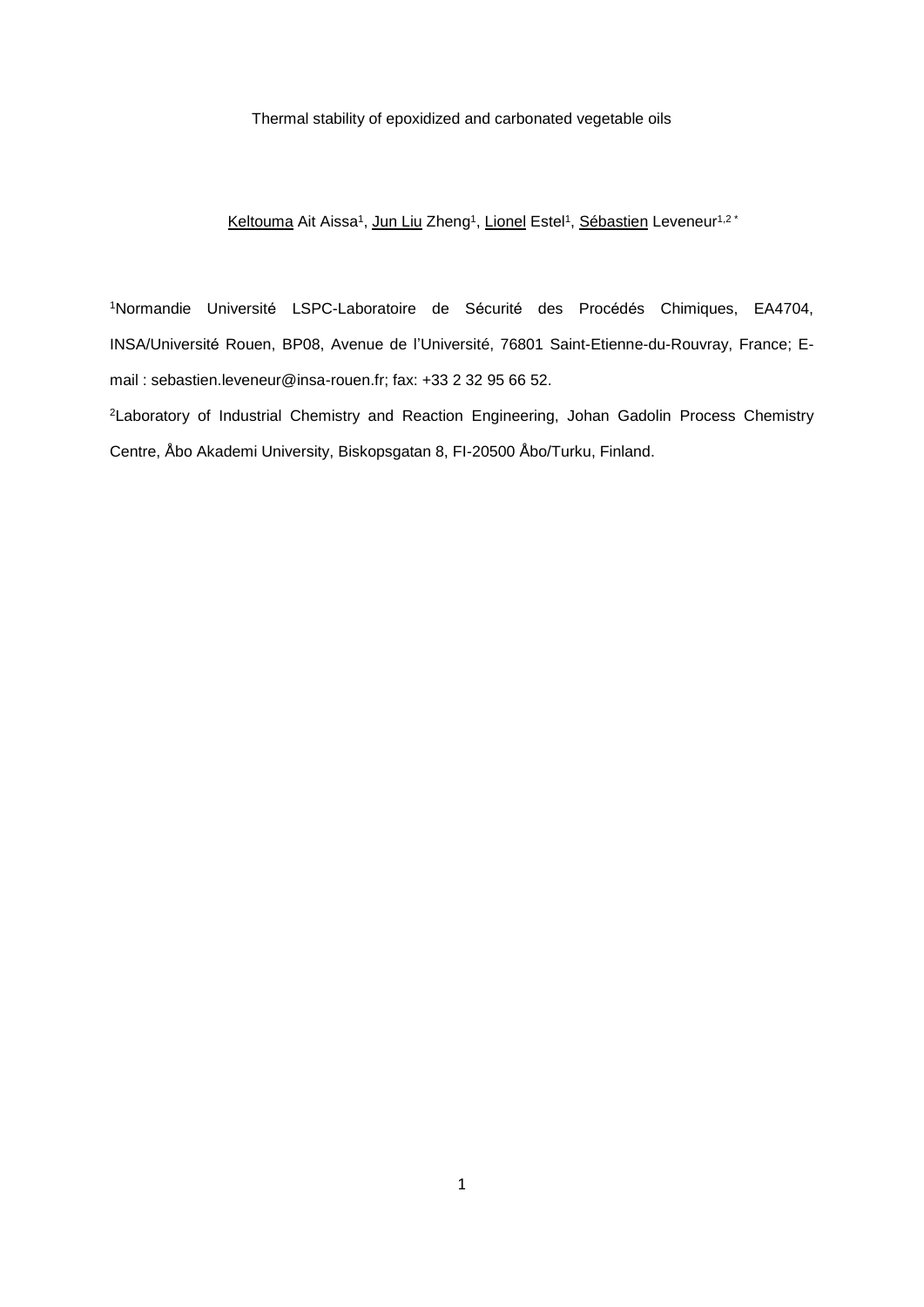

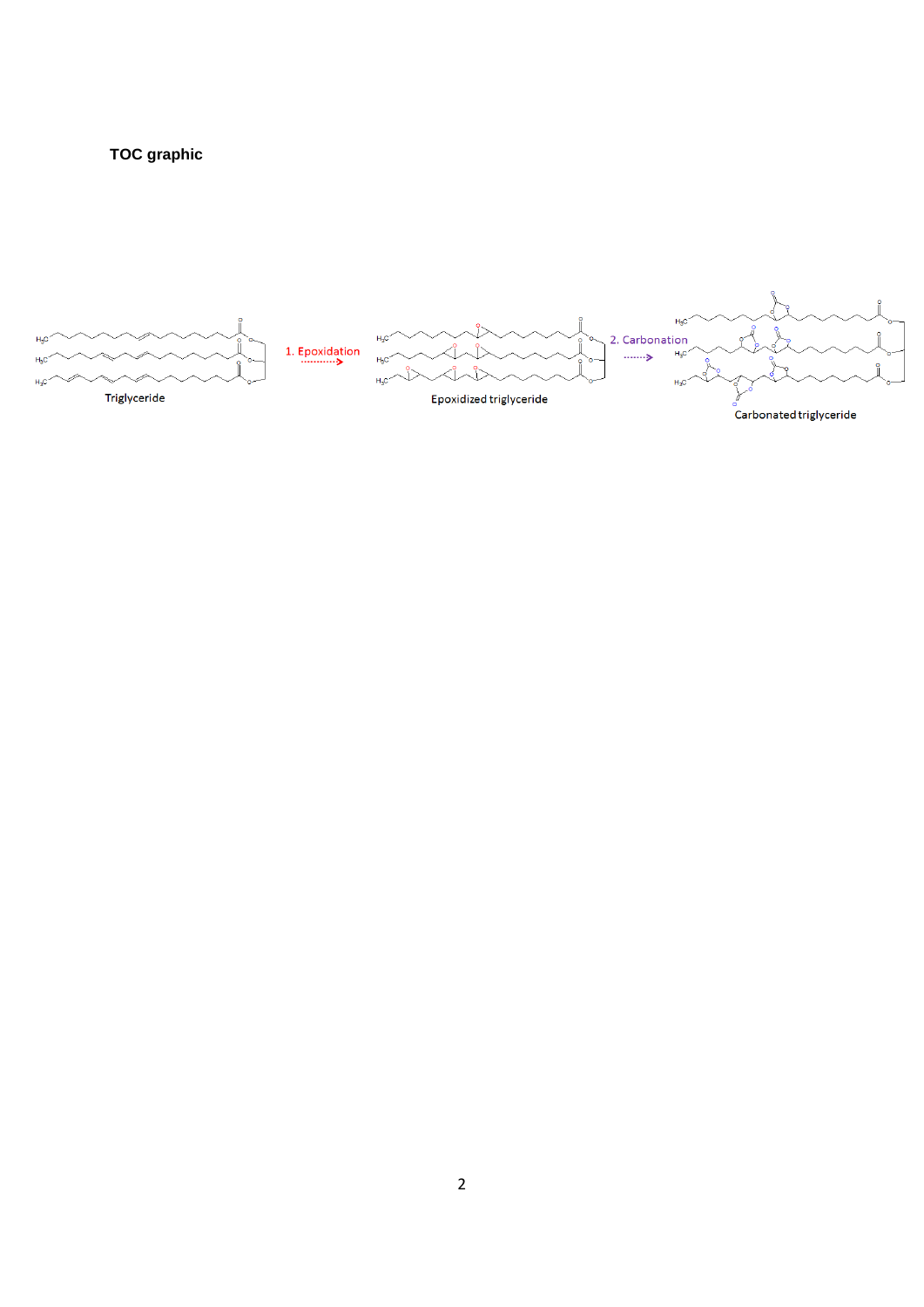## **Abstract**

Biomass valorization processes are more and more used in industry. These processes are greener because they use some renewable and biodegradable raw materials, but are they safer? We propose to study the thermal stability of different epoxidized and carbonated vegetable oils. The severity of the thermal risk, i.e., adiabatic temperature rise, was determined by using differential scanning calorimetry tools. The probability of the thermal risk, i.e., Time-to-Maximum Rate under adiabatic conditions, was determined by using accelerating rate calorimeter. By analyzing these safety criteria, we have found that the thermal risk, essentially during the storage and the reactor loading, could be assumed to be negligible.

**Keywords:** Vegetable oils, DSC, ARC, thermal risks assessment, Biomass, Thermal analysis.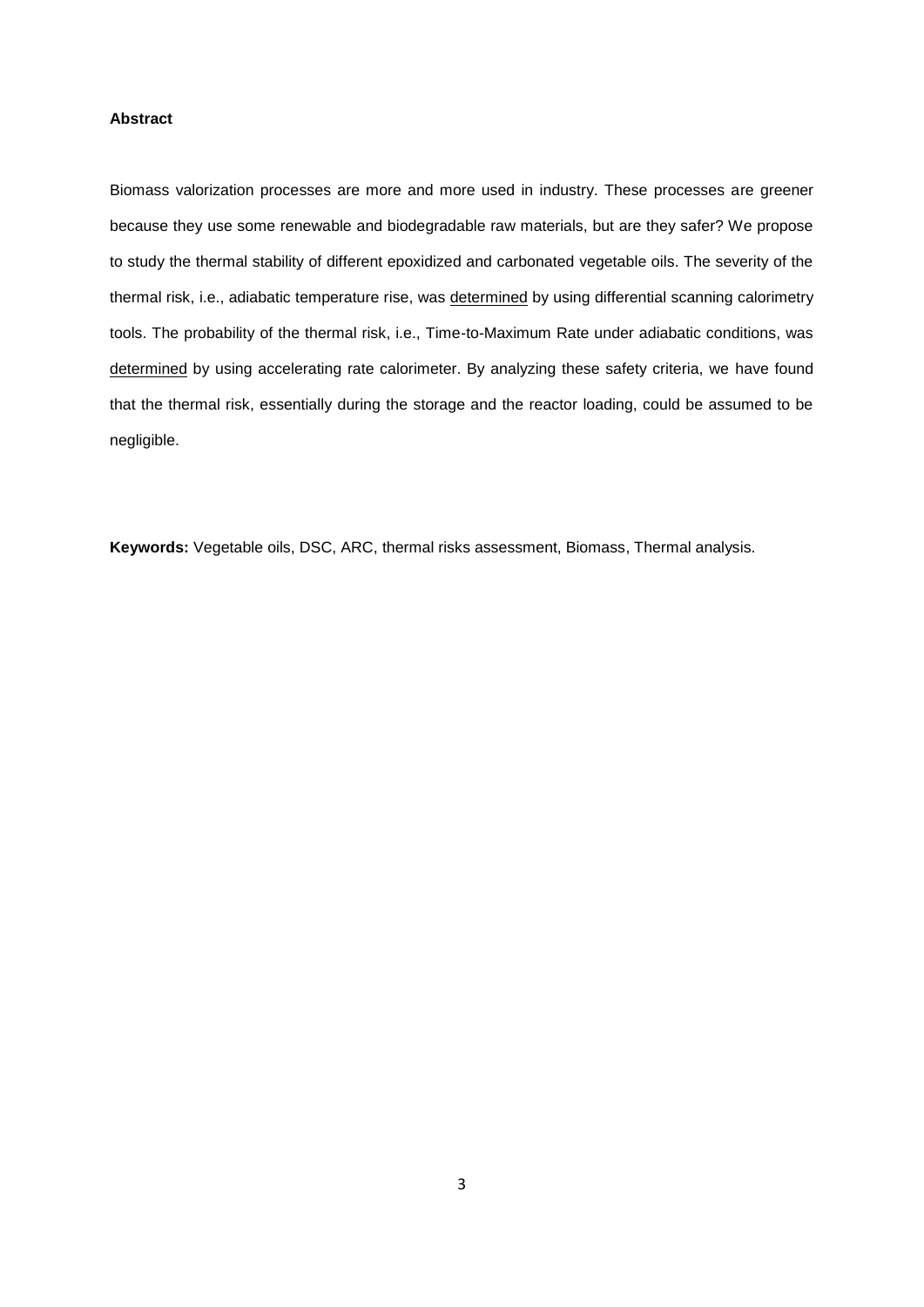#### **1. Introduction**

In recent years, the development of alternative fuels from renewable resources has received considerable attention as sustainable feedstocks that can substitute fossil fuels. The concept of biorefinery has appeared, i.e., chemical process based on the use of renewable raw materials. Several researchers have worked to replace the former petroleum-derived chemical process to biomass one and propose some process flow diagram.<sup>1.3</sup> Academic research makes a huge effort to design some processes based on biomass by including cost and energy constraints.<sup>5,8</sup> The image of biomass plant, bioenergy, biofuel, etc. is not easy to measure on public opinion.<sup>9-12</sup> As chemist or chemical engineers, it is our duty to show that environmental and safety issues are our first priority by developing and studying biomass conversion processes. These processes are greener than their petroleum-derived counterparts but are they safer? To avoid a dramatic perception of people on this plant, risk analysis should be performed. Risk assessments on biomass chemical plant are rare in literature.<sup>13-18</sup>

Vegetable oils are one of the promising renewable resources and their use is nowadays a subject of growing interest. In 2011-2012, about 20 % of the 156 million tons of the major produced vegetable oils were devoted to industrial applications,<sup>19</sup> mainly as sources of energy. However, vegetable oils are also widely used for the manufacture of surfactants, cosmetic products, lubricants, paint formulation, coatings and resins. There are different ways of functionalizing vegetable oils: epoxidation, polyols or polymerization. For example, epoxidized soybean oil or their ring-opening products can be used as lubricant, <sup>20-24</sup> plasticizer <sup>25-26</sup> and for the production of polyurethanes. <sup>27-30</sup>

Carbonation reaction gives a cyclic carbonate with high yield using a more ecofriendly reactant than phosgene. However, this process is mainly studied for short chain molecules such as ethylene oxide, propylene oxide or epichlorohydrin. Carbonated vegetable oils by reacting with different diamines can produce different polyurethanes by nonisocyanate route. <sup>31</sup> And, it can be regarded as a platform molecule for polymer industries. From a process viewpoint, the production of such compounds should include the epoxidation process as illustrated by Scheme 1. Epoxidation reaction is performed at atmospheric pressure by Prileschajew reaction, i.e., 70°C. Carbonation reaction is performed at higher CO<sup>2</sup> pressure (50-70 bar) and higher temperature (140-150°C). Thus, these two steps cannot be performed in one pot. Thus, the thermal risks assessment of such process should be performed on both modified vegetable oils.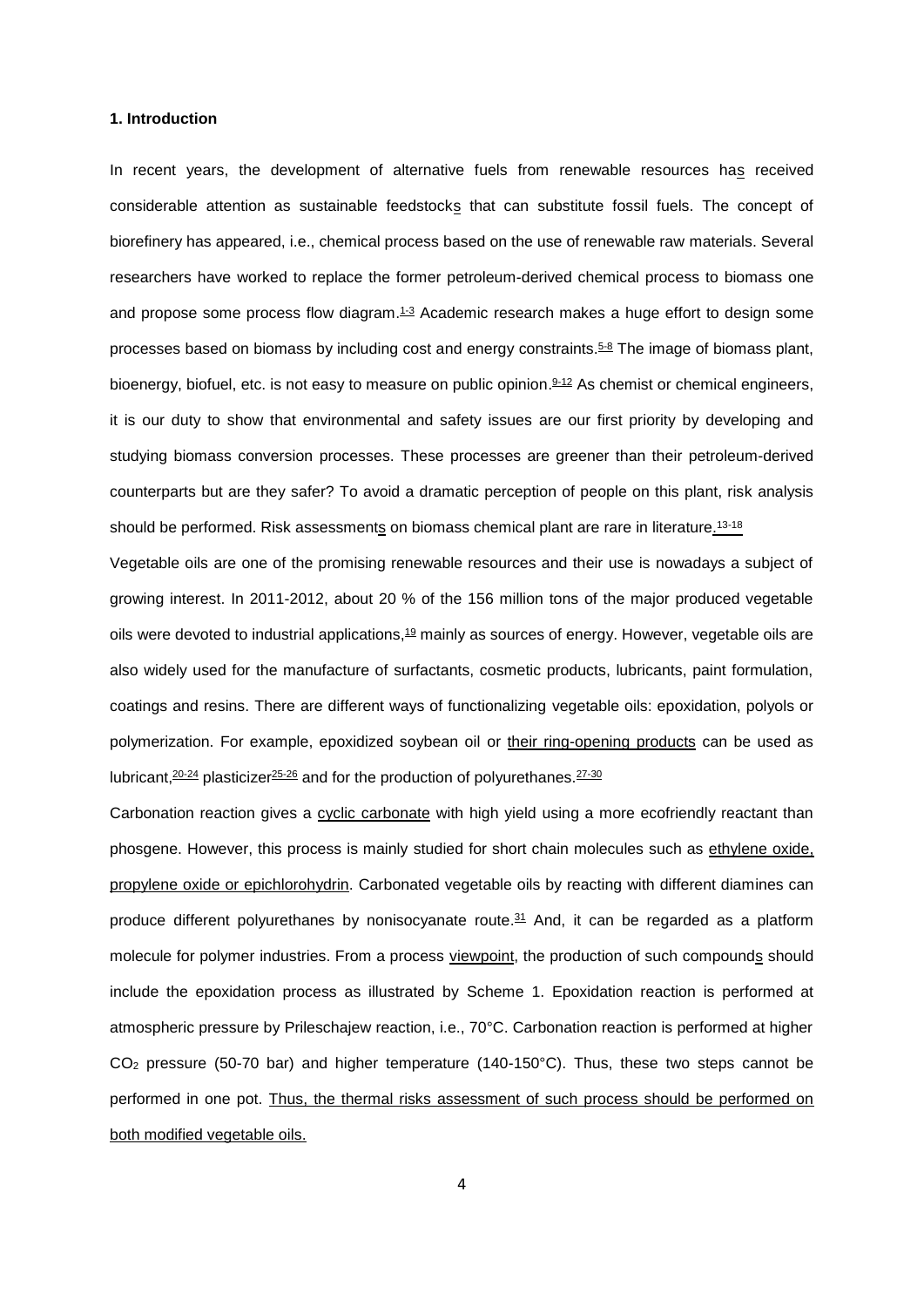

Scheme 1. Epoxidation and carbonation of vegetable oils.

The other synthesis route for the production of epoxidized compounds is to use oxygen or hydrogen peroxide as oxidizing agents. These routes are essentially used for short chain molecules, but for fatty acid or vegetable oils the kinetics of epoxidation by hydrogen peroxide or oxygen is slow. Köckritz and Martin have presented different routes for the epoxidation of vegetable oils, and they have underlined that peroxycarboxylic acid is the most common oxidizing agent.<sup>32</sup>Some studies are still going on to find suitable catalysts for the direct epoxidation of the unsaturated group on vegetable oils or free fatty acids by hydrogen peroxide or oxygen.<sup>33-36</sup>In industry, the epoxidation of soybean oil is performed in batch or semi-batch reactor by using mineral acids and peroxyacetic acid produced *in situ*, namely Prileschajew oxidation route. 36-37

This reaction system is a liquid-liquid reaction system where several consecutive exothermic reaction steps occur. Some articles have highlighted the strong correlation between mass and energy balances in semi-batch reactor for this system.<sup>38-41</sup>The risk of thermal runaway for this reaction system is not negligible. Furthermore, this reaction system can lead to the formation of non-condensable products leading to a pressure increase. Our group have performed a thermal risk assessment on the epoxidation of oleic acid by peroxyacetic acid produced *in situ*, and the safety criteria determined showed that this process present a risk of thermal runaway.<sup>42</sup>

Valencia-Barragán et al.<sup>43</sup> have performed a quantitative risk analysis on a vegetable oil industry. They have shown that storage represents the highest risk. Thermal assessment for the storage and the loading of the chemicals should be done.<sup>44-46</sup>A thermal accident could occur during the loading of an epoxidized vegetable oil in a reactor for its conversion to carbonated vegetable oils. A fire could also start near to the storage zone for epoxidized or carbonated vegetable oils.

For that reason, we think that one should study the thermal stability of these modified vegetable oils content. Some researchers have studied the thermal stability of epoxidized soybean oil by DSC.<sup>47-49</sup>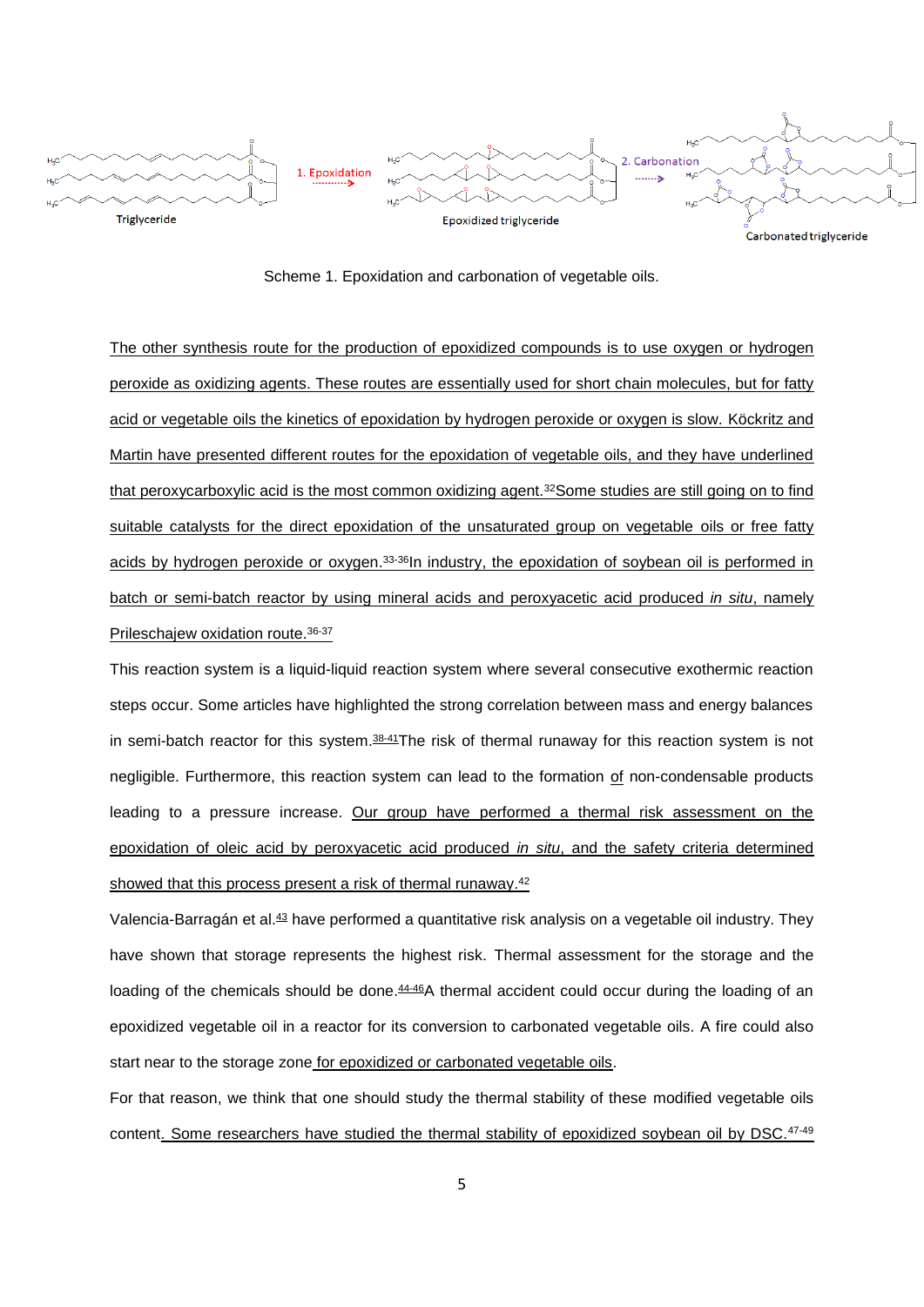To the best of our knowledge, there are not such studies for the carbonated vegetable oils. We have studied the thermal stability of modified vegetable oils to epoxidized and carbonated ones. Three different vegetable oils were used: cottonseed, linseed and soybean oils. This choice was due to the different composition of fatty acids as illustrated by Table 1.

|                |       | Palmitic   Palmitoleic   Stearic |       | Oleic | Linoleic | Linolenic                | Iodine value |
|----------------|-------|----------------------------------|-------|-------|----------|--------------------------|--------------|
|                | C16:0 | C16:1                            | C18:0 | C18:1 | C18:2    | C18:3                    |              |
| Soybean oil    | 10.6  | $\overline{\phantom{0}}$         | 4.8   | 22.5  | 52.3     | 8.2                      | 130          |
| Cottonseed oil | 28.7  | $\overline{\phantom{0}}$         | 0.9   |       | 57.4     | $\overline{\phantom{0}}$ | 105          |
| Linseed oil    | 5.1   | 0.3                              | 2.5   | 18.9  | 18.1     | 55.1                     | l 78         |

Table 1. Chemical composition of vegetable oils.

In this paper the thermal decomposition of commercial vegetable oils (cottonseed, soybean and linseed oils) and modified vegetable oils was studied by simultaneous differential scanning calorimetric (DSC) and accelerating rate calorimeter (ARC).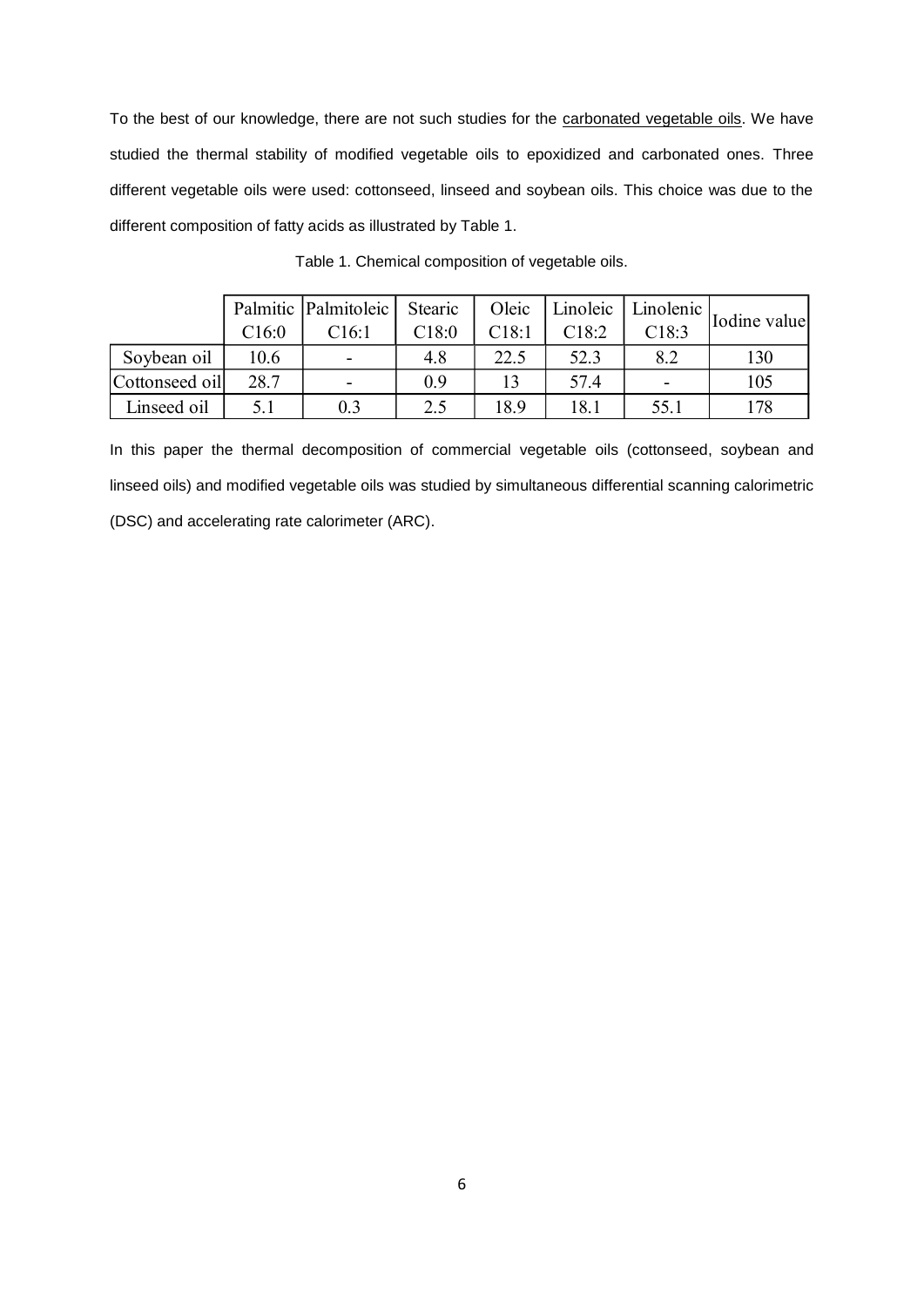### **2. Results and discussion**

To determine the stability of these compounds, some safety criteria such as Time-to-Maximum Rate under adiabatic conditions (TMR<sub>ad</sub>), adiabatic temperature rise ( $\Delta T_{ad}$ ), T<sub>D24</sub> and T<sub>D8</sub> were calculated. Epoxidized vegetable oils and the carbonated vegetable oils were synthesized by the procedures presented in the articles of Zheng et al.<sup>40;50</sup>

# *DSC analysis*

DSC experiments were performed under dynamic mode until 500°C to determine the presence of exothermic peaks for the vegetable oils (linseed (LSO), cotton seed (CSO) and soy bean oil (SBO)) and their corresponding epoxidized and carbonated forms. Figures1-3 show the DSC thermogram for the different species with a temperature ramp of 4°C/min.

From Figure 1, one can notice the presence of only one exothermic peak for the pure vegetable oils. This peak is certainly due to the degradation of vegetable oils.



Figure 1. DSC under dynamic mode for SBO, LSO, CSO.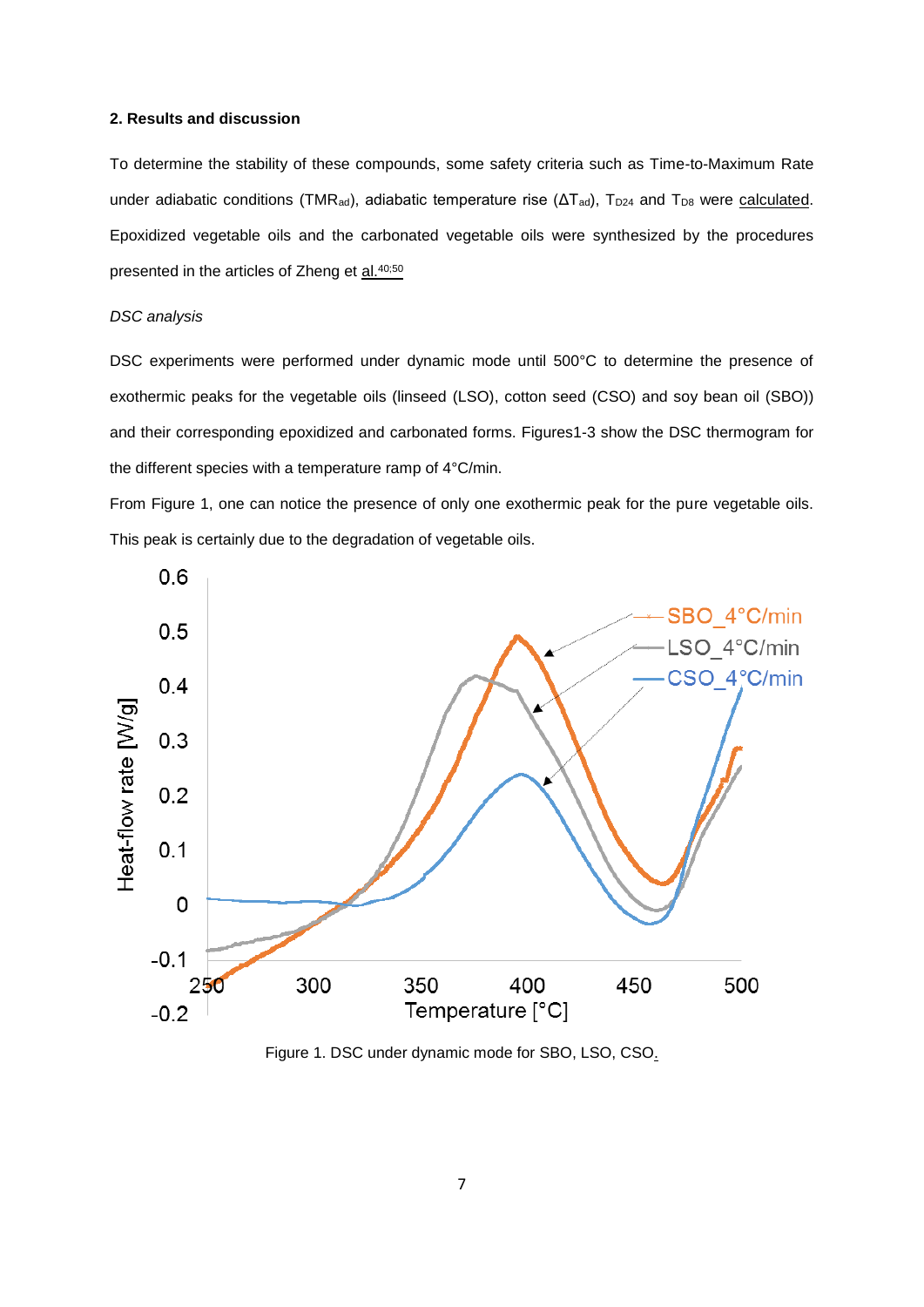Figure 2 shows the thermal stability of epoxidized vegetable oils. During the preparation of the epoxidized cottonseed oil (ECSO), epoxidized linseed oil (ELSO) and epoxidized soybean oil (ESBO), the yield of epoxidized compound was higher than 70 %. One can notice from Figure 2 the presence of two exothermic peaks. According to Howell et al.,<sup>47</sup> the two exothermic peaks observed on the ESBO-DSC-thermogram are due to two different epoxide functional groups. It is difficult to confirm this observation because it is not possible to analyse the DSC samples. By comparing Figure 1 and Figure 2, one can notice that the only exothermic peak for the pure vegetable oils and the second exothermic peak for the epoxidized vegetable oils start approximately at the same temperature. For that reason, we preferred to say that the first peak is due to the ring-opening reactions and the second peak is due to the degradation of the vegetable oils.



Figure 2. DSC under dynamic mode for ESBO, ELSO, ECSO.

Figure 3 shows the evolution of the heat-flow rate for the carbonated vegetable oils obtained from DSC experiments with a temperature ramp of 4°C/min. One can notice the presence of three exothermic peaks due to the ring-opening of the carbonated and epoxidized groups and the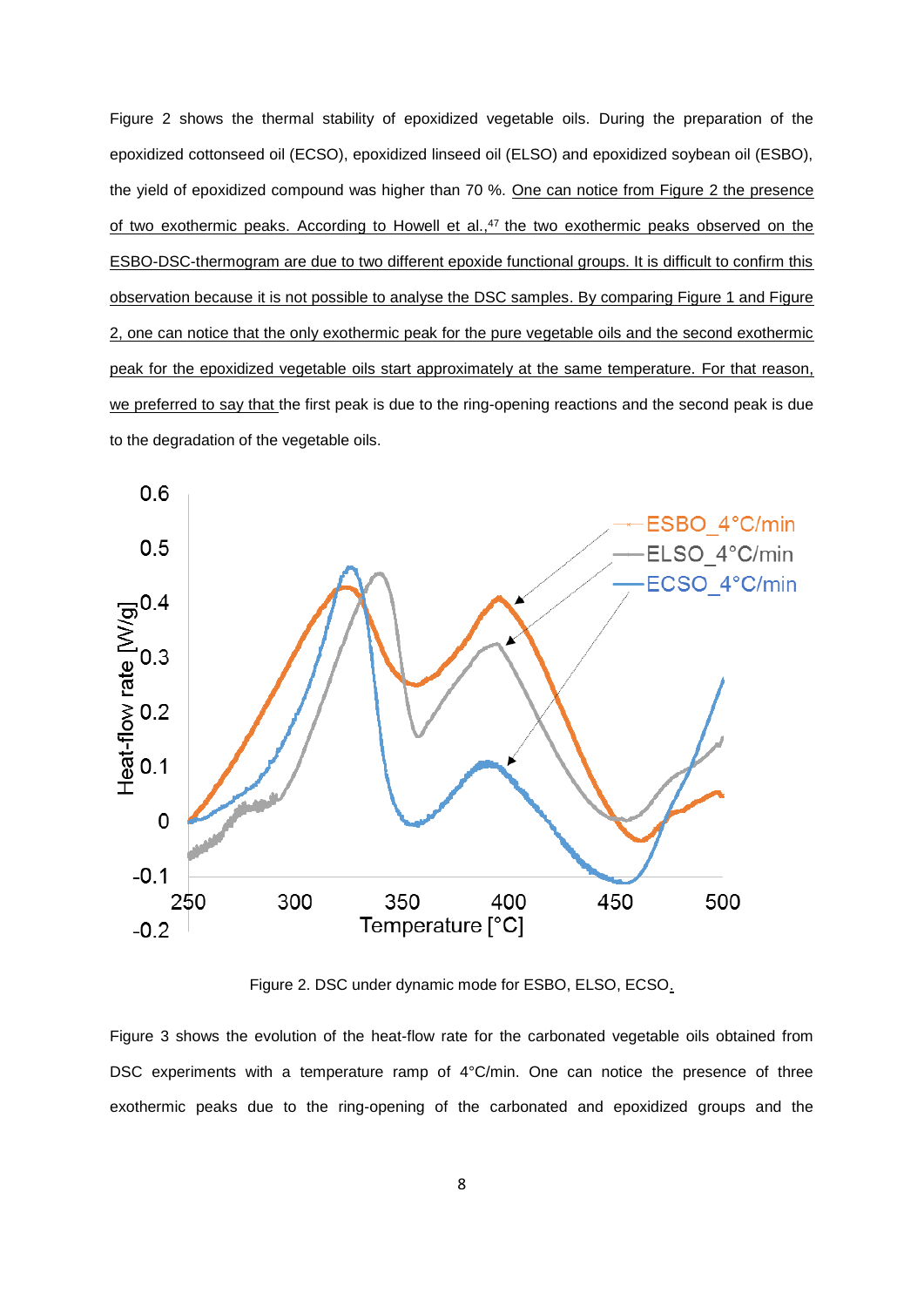degradation of the vegetable oils. During the synthesis of carbonated vegetable oils, the final yield of carbonated function was higher than 80 mol.%.



Figure 3. DSC under dynamic mode for CSBO, CLSO, CCSO.

*Calculation of adiabatic temperature rise and the activation energy from DSC measurements* By integrating the DSC thermogram (Figures. 1-3), it is possible to calculate the total energy released by these compounds during a temperature increase. Thus, it is possible to determine the adiabatic temperature rise  $\Delta T_{ad}$ , which reflects the severity of the thermal risk. The adiabatic temperature rise was determined using the formula:

$$
\Delta T_{ad} = \frac{Q_r}{C_{P_R}} \tag{1}
$$

<u>w</u>here  $\mathcal{Q}_r$  <u>is</u> the total amount of energy released by the reaction and  $\mathcal{C}_{_{p_k}}$  is the specific heat capacity of the vegetable oils which can be assumed to be 2  $J.g^{-1}$ . K<sup>-1</sup>. Table 2 summarizes the value of the adiabatic temperature rise for the different vegetable oils obtained from DSC measurement at different temperature ramp. One can notice that the maximum value of  $\Delta T_{ad}$  is obtained for the epoxidized vegetable oils. Indeed, from a thermodynamic viewpoint, a three-membered ring is less stable than an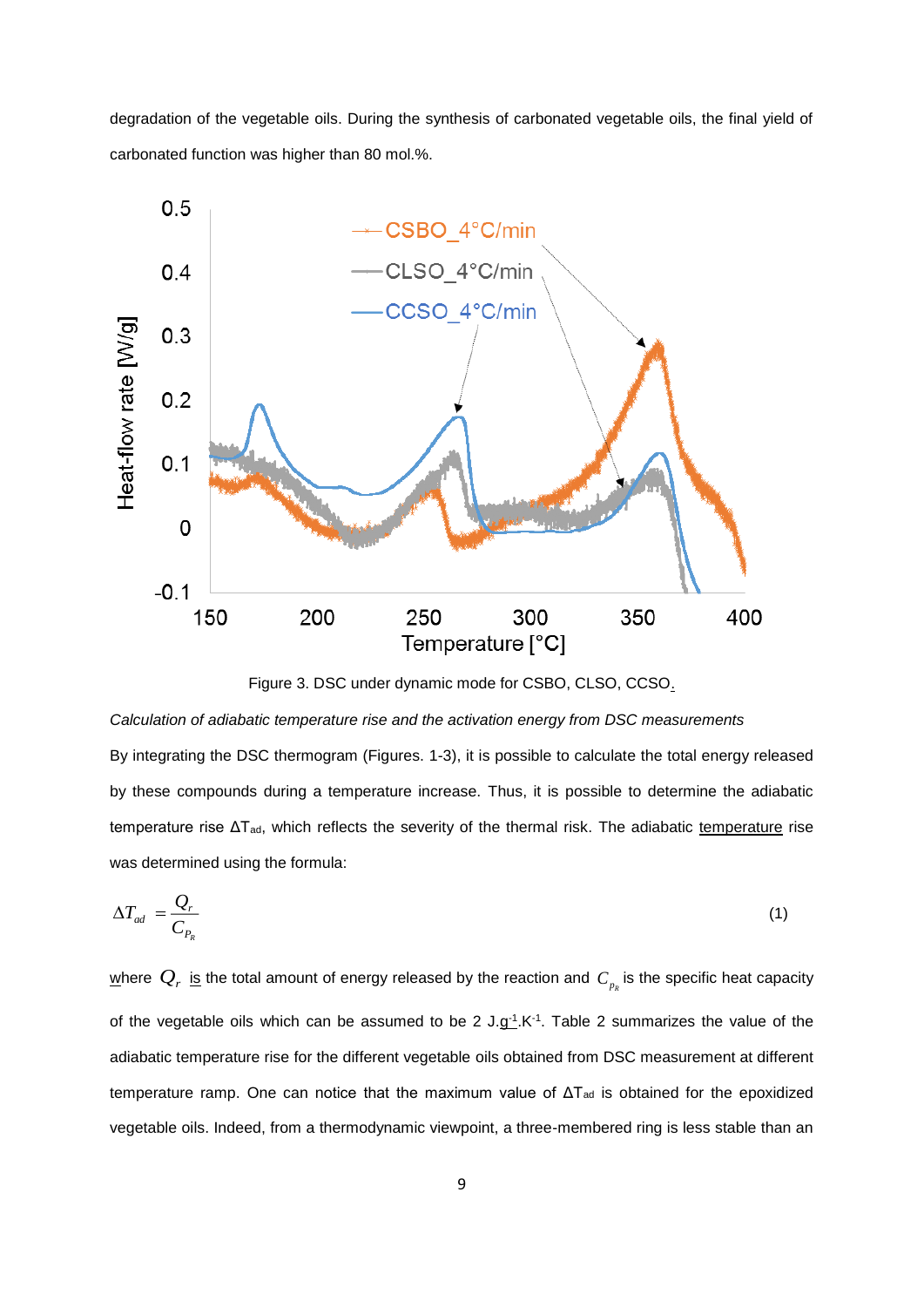unsaturated or a five-membered ring. The total energy released during the degradation of a carbonated vegetable oil is less dramatic than an epoxide compound.

|             | a $(^{\circ}C/min)$ |       |       |                          |
|-------------|---------------------|-------|-------|--------------------------|
|             | 4                   | 8     | 10    |                          |
| <b>CSO</b>  | 105                 | 106.5 | 103.5 |                          |
| <b>SBO</b>  | 166.5               | 165.5 | 161.5 | Vegetable<br>$rac{1}{s}$ |
| <b>LSO</b>  | 196                 | 201   | 199.5 |                          |
| <b>ECSO</b> | 237                 | 232   | 215   |                          |
| <b>ESBO</b> | 213.5               | 206   | 202.5 | Epoxidized               |
| <b>ELSO</b> | 171.5               | 189.5 | 191   |                          |
| <b>CCSO</b> | 103.5               | 118   | 125.5 |                          |
| <b>CSBO</b> | 187                 | 169.5 | 202   | Carbonated               |
| <b>CLSO</b> | 239                 | 227   | 225.5 |                          |

**Table 2.** Adiabatic temperature (ΔTad) of vegetable oils.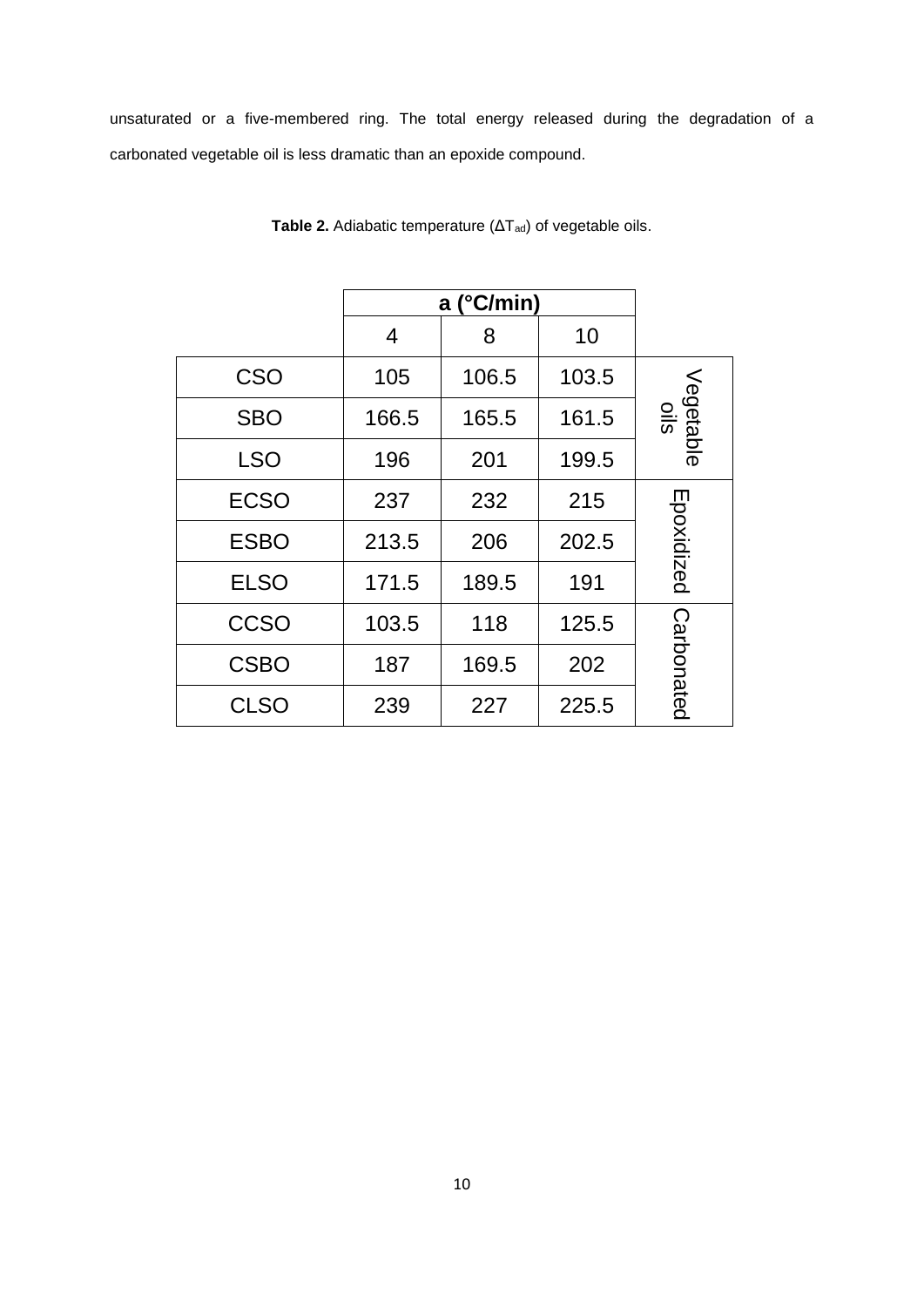#### *ARC experiments*

The other safety criterion to determine is the Time-to-Maximum-Rate under adiabatic conditions. As we have illustrated in a previous article of our group, $42$  the accelerating rate calorimeter is the most suitable equipment to measure this criterion. Epoxidized and carbonated vegetable oils were tested. The Heat-Wait-and-Search mode was used and the thermal sensitivity was of 0.02 K/min. Figures 4-6 and 7-9 show the evolution of the temperature and pressure for the epoxidized and carbonated vegetable oils, respectively obtained from ARC experiments.

From Figures 4-6, one can notice that the self-heating phenomenon starts at temperature higher than 200°C for any epoxidized vegetable oils. Table 3 summarizes the temperature and pressure rise for the different epoxidized vegetable oils.  $T_0$  is the temperature at which the self-heating phenomenon starts. One can notice that the pressure and temperature rise are similar for the different vegetable oils under adiabatic conditions. The adiabatic temperature rise obtained from ARC experiments was lower than the ones from DSC. In the self-heating zone, there are the different reactions of degradation and ring-opening.



Figure. 4. Evolution of pressure and temperature for ECSO.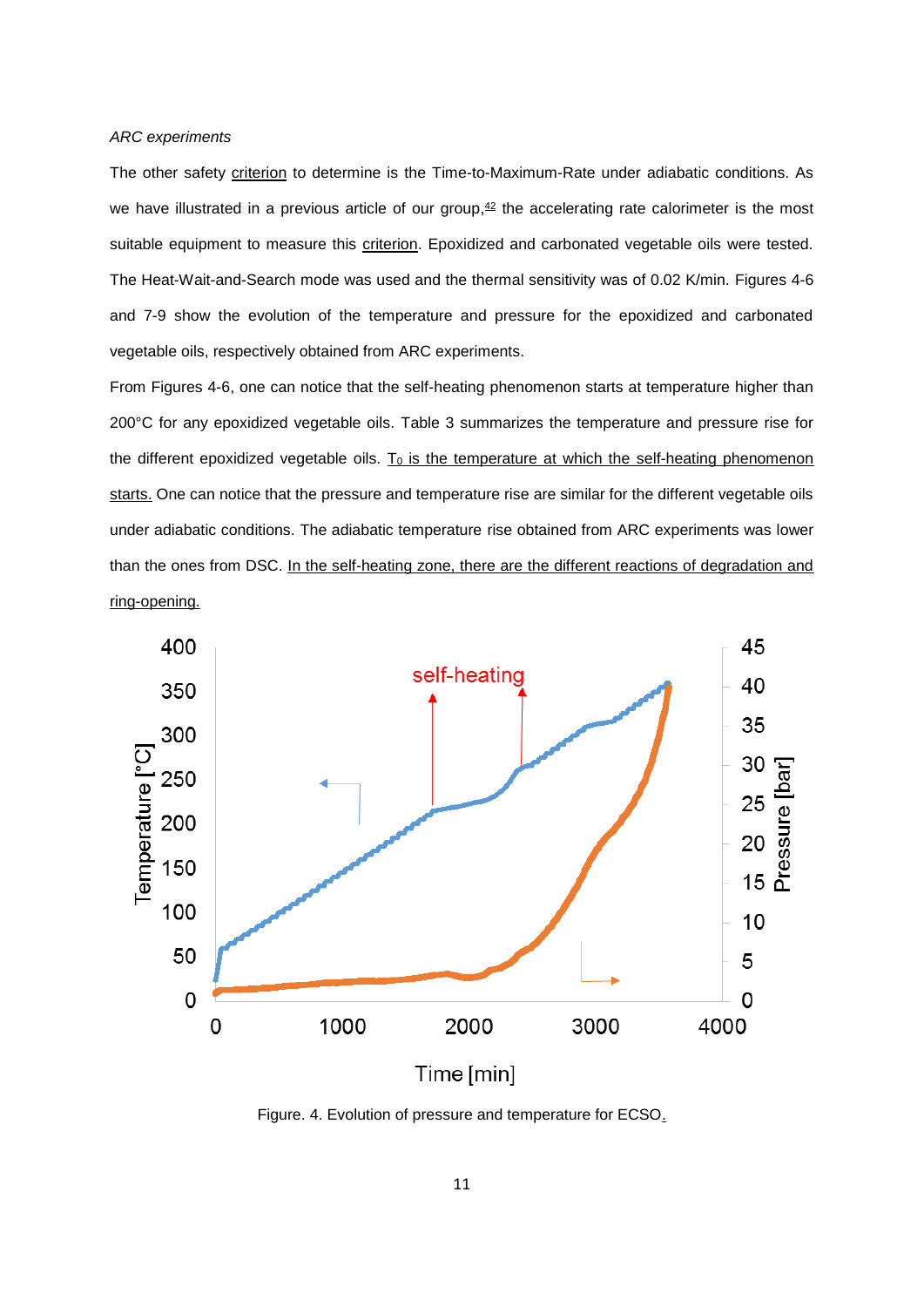

Figure. 5. Evolution of pressure and temperature for ELSO.



Figure. 6. Evolution of pressure and temperature for ESBO.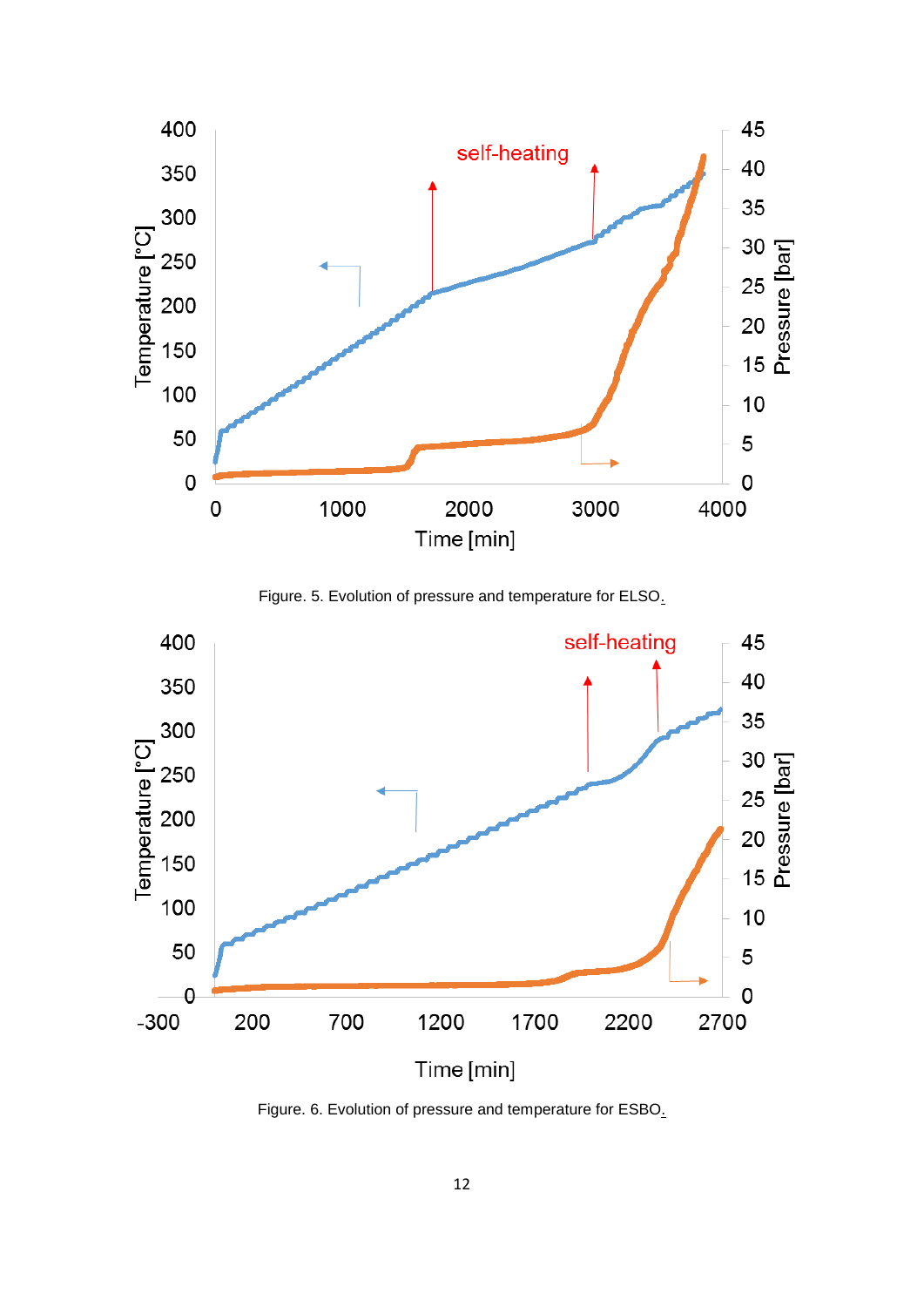|                               | <b>ECSO</b> | <b>ELSO</b> | <b>ESBO</b> |
|-------------------------------|-------------|-------------|-------------|
| To $[°C]$                     | 215.65      | 215.88      | 240.60      |
| P [bar] at To                 | 3.29        | 4.72        | 3.15        |
| $T_{final}$ [ $°C$ ]          | 266.25      | 273.29      | 293.18      |
| P [bar] at T <sub>final</sub> | 6.88        | 7.90        | 8.31        |
| $\Delta P$ [bar]              | 3.59        | 3.18        | 5.15        |
| ΔT [°C]                       | 50.60       | 57.41       | 52.58       |

Table 3. Temperature and pressure rise for epoxidized vegetable oils.

Figures 7-9 show that the kinetic of the temperature rise was slower for the carbonated compounds. The pressure rise (Table 4) was higher due to the release of  $CO<sub>2</sub>$  captured by the epoxidized compounds.



Figure. 7. Evolution of pressure and temperature for CSBO.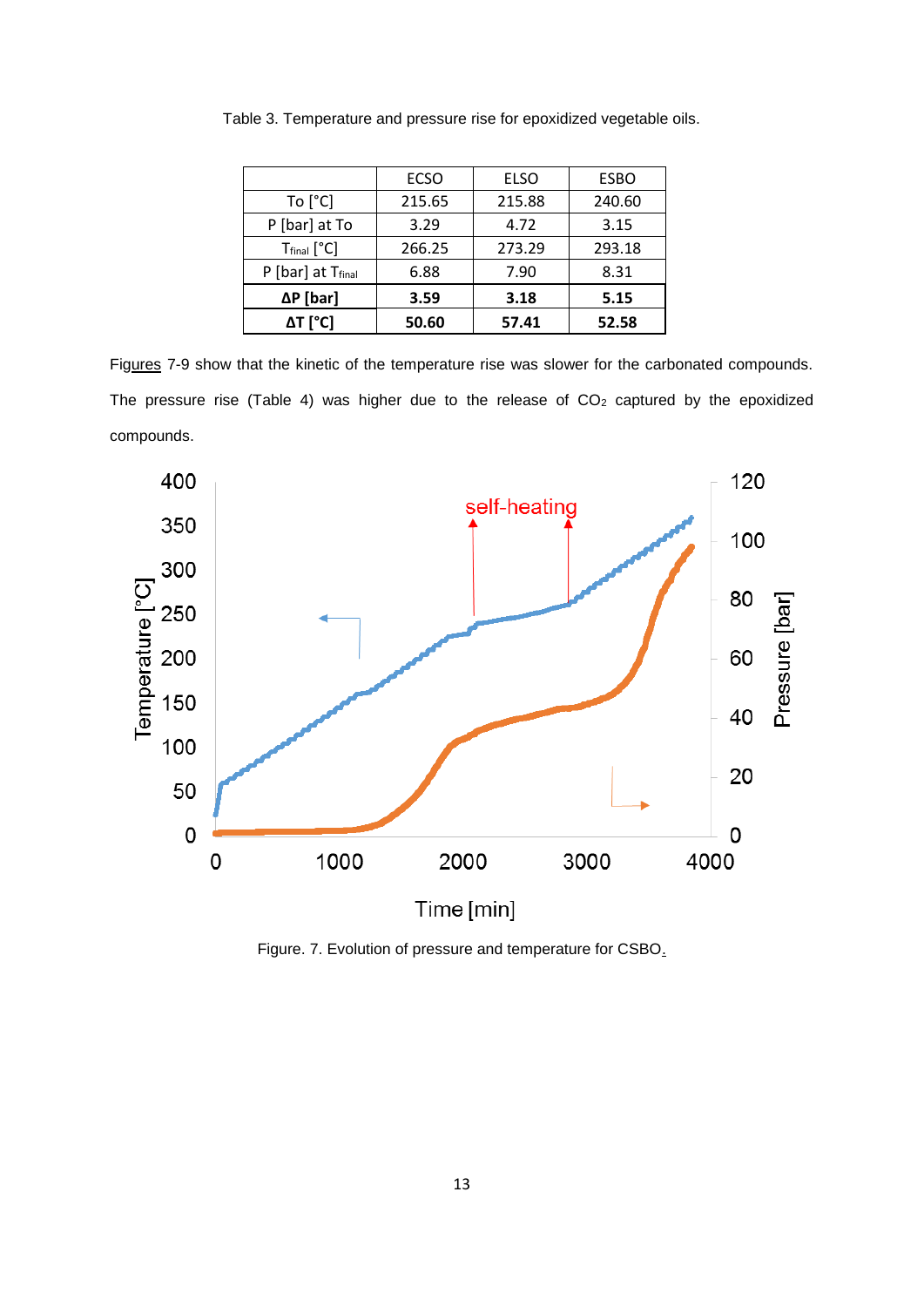

Figure. 8. Evolution of Pressure and Temperature for CLSO.



Figure. 9. Evolution of Pressure and Temperature for CCSO.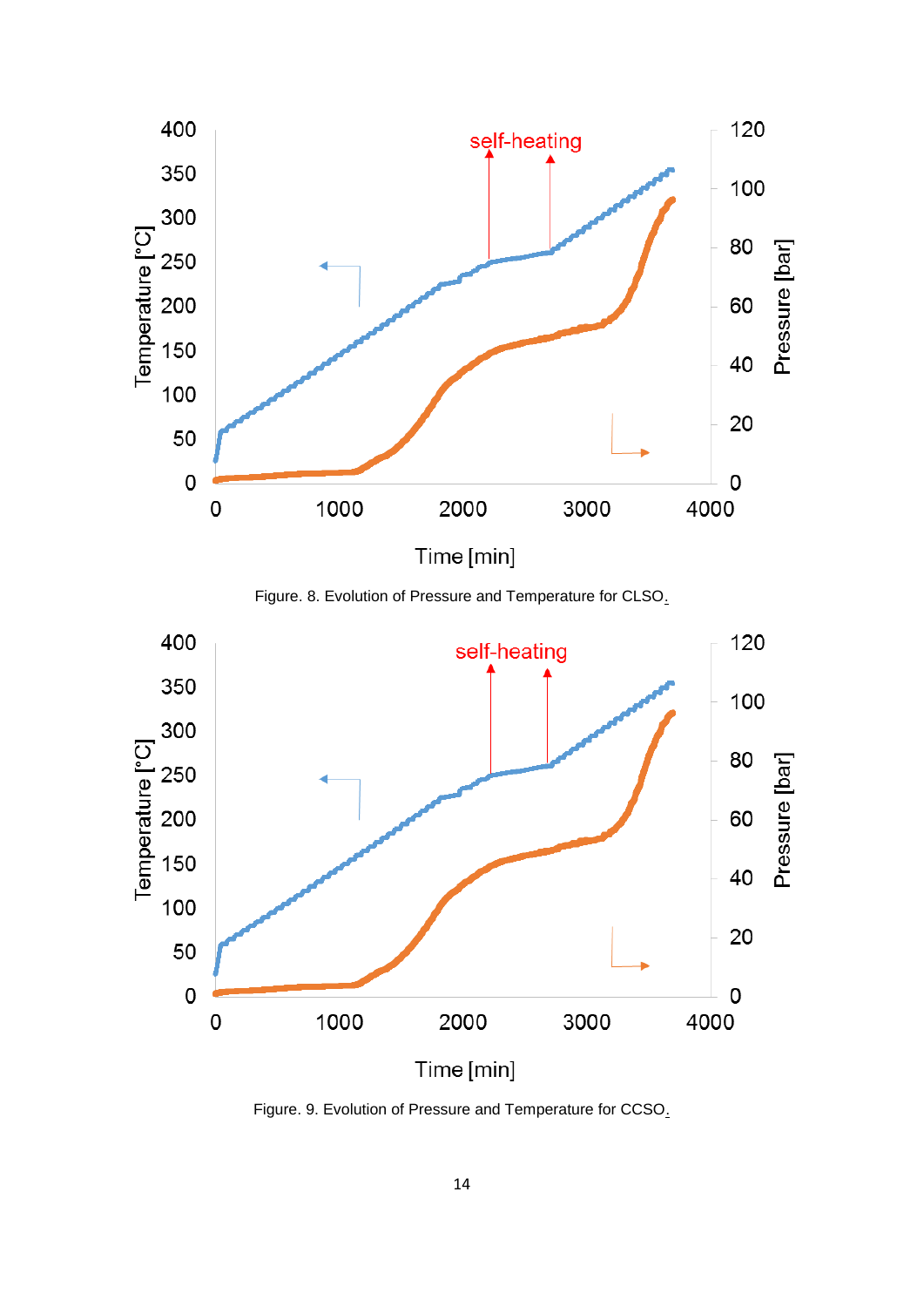|                   | CCSO   | <b>CLSO</b> | <b>CSBO</b> |
|-------------------|--------|-------------|-------------|
| To $[^{\circ}C]$  | 250.78 | 250.67      | 240.65      |
| P [bar] at To     | 41.25  | 44.76       | 36.04       |
| Tfinal [°C]       | 264.12 | 261.18      | 261.16      |
| P [bar] at Tfinal | 49.35  | 49.49       | 43.16       |
| $\Delta P$ [bar]  | 8.10   | 4.73        | 7.12        |
| ΔT [°C]           | 13.34  | 10.51       | 20.51       |

Table 4. Temperature and pressure rise for carbonated vegetable oils

The temperature evolution obtained from ARC experiment did not take into account the thermal inertia of the system. Thus, to calculate under adiabatic conditions the TMR<sub>ad</sub>, one should correct the measured temperature as:

$$
T_{i,corrected} = T_O + \varphi \cdot (T_i - T_O) \tag{2}
$$

where φ is the thermal inertia of the system.

The other safety criteria are  $T_{D24}$  and  $T_{D8}$  which are the process temperature when TMR<sub>ad</sub> is 24 and 8 hours, respectively. These parameters should be extrapolated based on the current measurement. In a previous study of our group, $42$  we have detailed the methodology to calculate these parameters.

Figure 10 shows the evolution of TMR<sub>ad</sub> with the process temperature for the epoxidized vegetable oils. The T<sub>D24</sub> for the different epoxidized vegetable oils is higher than 150°C. One should remember that the carbonation process is usually carried out at temperature lower than 140°C. Thus, the process can be considered thermally safe if the process temperature is lower than  $T_{D24}$ , because in case of cooling failure leading to adiabatic conditions, it will take 24 hours before reaching the maximum temperature.

Figure 11 shows the evolution of TMR<sub>ad</sub> with the process temperature for the carbonated vegetable oils. The T<sub>D24</sub> for the different carbonated vegetable oils is higher than 220°C.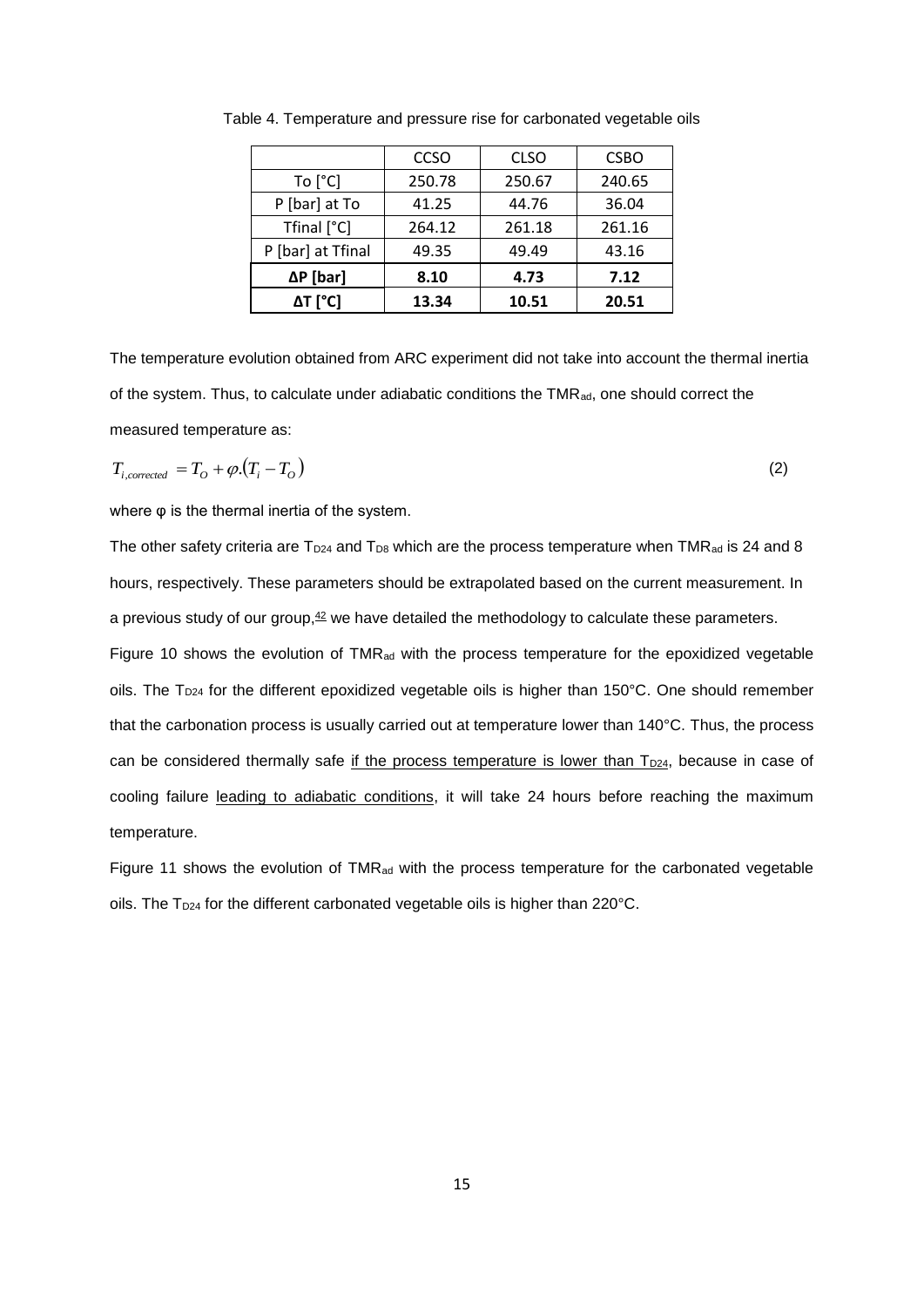

Figure. 10. Evolution of TMR<sub>ad</sub> for epoxidized vegetable oils with  $\varphi$ = 1 by using ARC.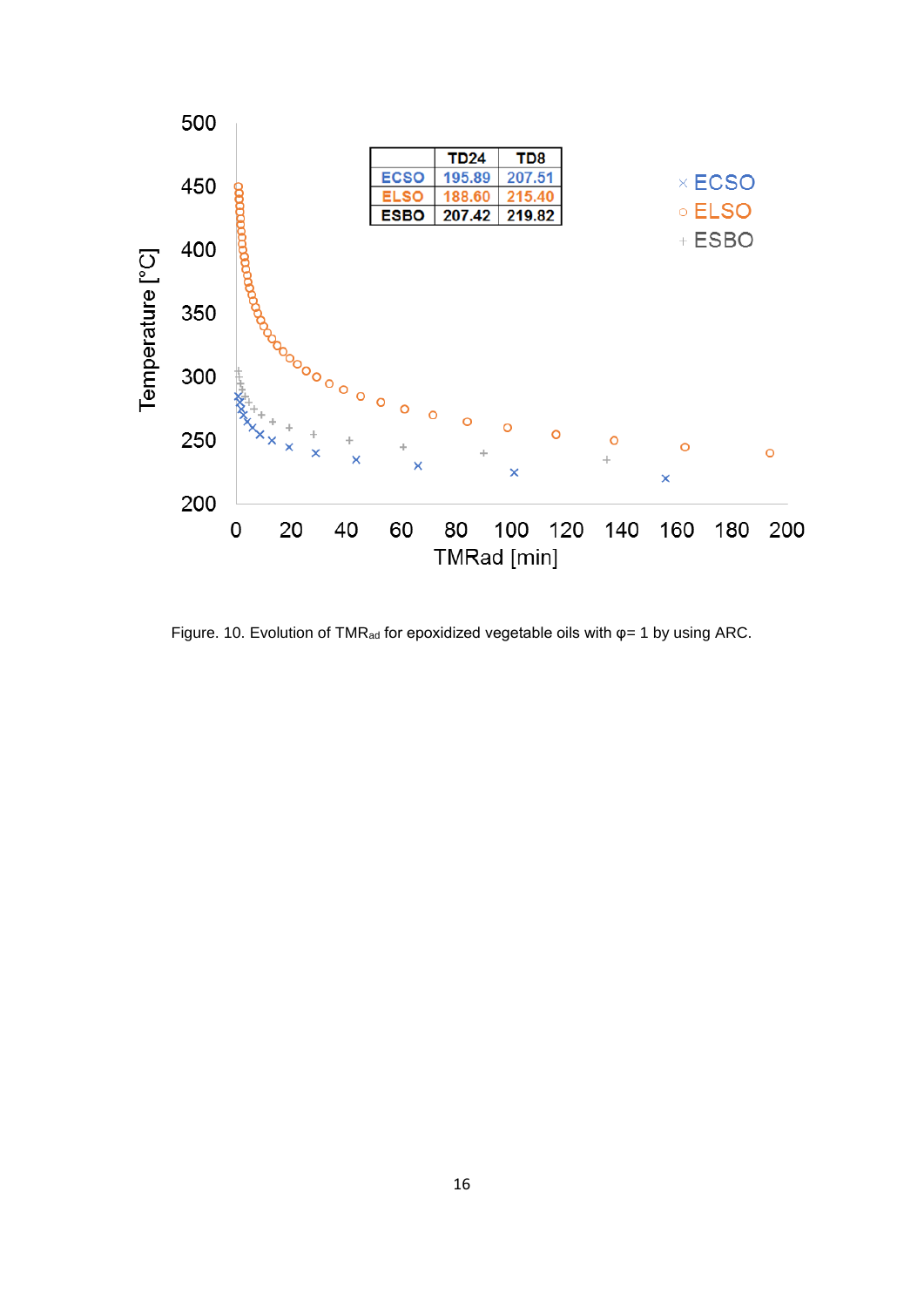

Figure. 11. Evolution of TMR<sub>ad</sub> for carbonated vegetable oils with  $\varphi$ = 1 by using ARC.

By assuming that the process temperature used for the different modified vegetable oils is 140°C, which is the maximum temperature for the synthesis of carbonated vegetable oils from the epoxidized one and for the synthesis of polyurethane from carbonated vegetable oils. Thus, from DSC results the final temperature under adiabatic conditions can be calculated. Table 5 summarizes the safety criteria obtained by DSC and ARC.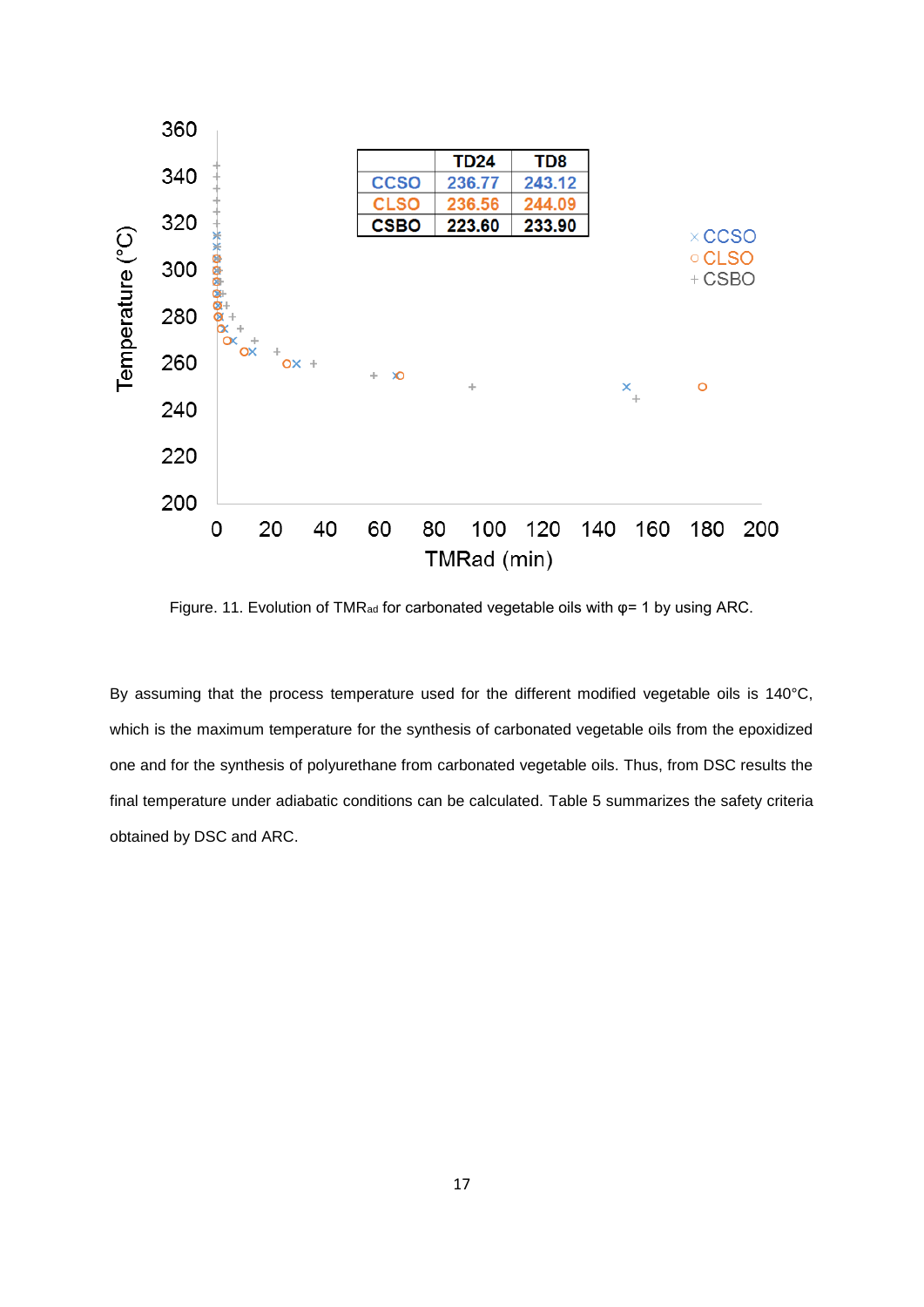## Table 5. Safety criteria

|             | $T_P$ [ $^{\circ}$ C] | $T_{D24}$ [°C] | $TFinal$ [ $^{\circ}C$ ] |            |
|-------------|-----------------------|----------------|--------------------------|------------|
| <b>ECSO</b> | 140                   | 196            | 368                      |            |
| <b>ESBO</b> | 140                   | 207            | 346                      | Epoxidized |
| <b>ELSO</b> | 140                   | 189            | 324                      |            |
| <b>CCSO</b> | 140                   | 237            | 256                      |            |
| <b>CSBO</b> | 140                   | 224            | 335                      | Carbonated |
| <b>CLSO</b> | 140                   | 237            | 371                      |            |

On can notice that the process temperature is lower than  $T_{D24}$  which means that the process is safe during the storage of both modified vegetable oils or during the loading of the epoxidized vegetable oils for the carbonation reaction.

Under adiabatic conditions, the final temperature is lower than 380°C for the different system. From Figures 4-6 and 7-9, one can notice that the maximum pressure reached under adiabatic conditions is lower than 40 bar for epoxidized vegetable oils and 120 bar for the carbonated vegetable oils. During the reactor design, the maximum temperature for technical reason should be 400°C and the maximum allowed pressure should be 150 bar.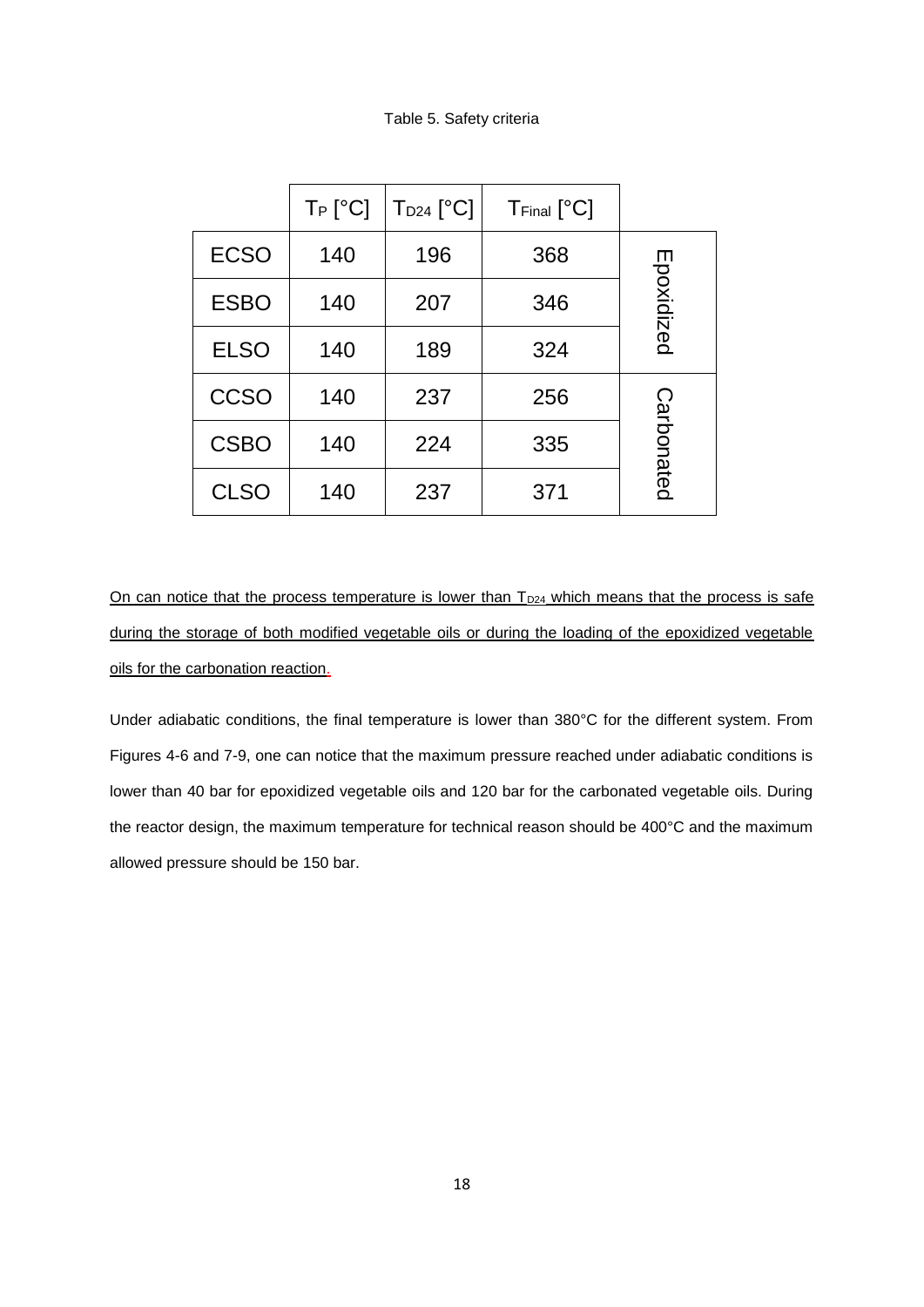#### **3. Conclusions**

Thermal stability of different epoxidized and carbonated vegetable oils were studied by using calorimetry methods. Such study is important for the storage or during the reactant loading. The safety criteria T<sub>D24</sub> was lower than the process temperature for the production of carbonated vegetable oils or for the production of nonisocyanate polyurethane. Thus, the probability than a thermal accident occurs during the reactor loading is low.

In case of adiabatic conditions, the final temperature for the epoxidized and carbonated vegetable oils are in the range of 320-370°C and 250-370°C, respectively. The maximum pressure reached for a pressure of 230°C was 120 bar, which represents also a medium severity. The analysis of these different safety criteria shows that these two green processes can be considered as safe from a thermal risk view point during their loading or storage. In the future, some toxicological study and life cycle assessment should complete this study.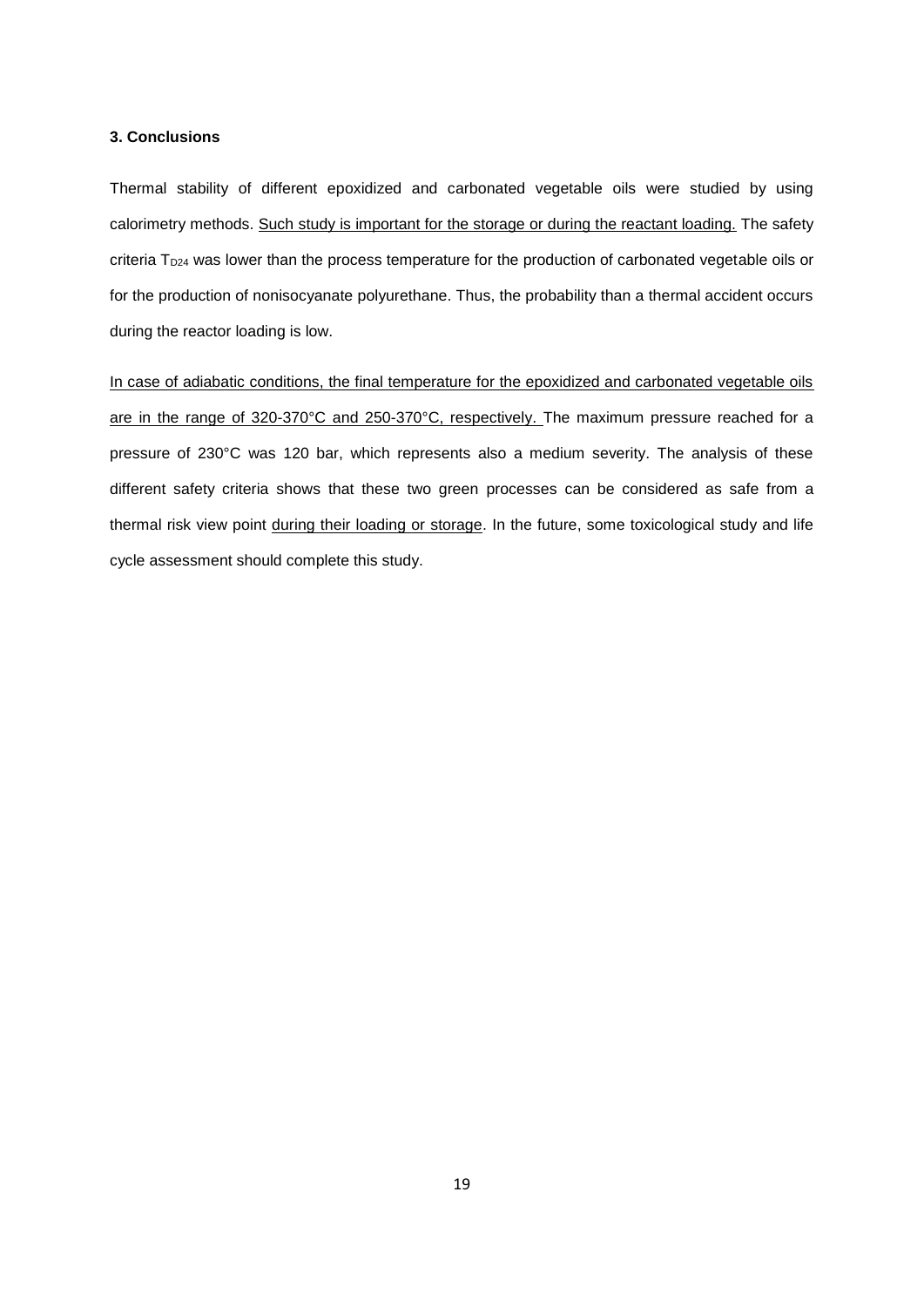#### **4. Experimental section**

#### 4.1. Materials and methods

The thermal decomposition of the following vegetable oils was studied: cottonseed oil (CSO), epoxidized cottonseed oil (ECSO), carbonated cottonseed oil (CCSO), soybean oil (SBO), epoxidized soybean oil (ESBO), carbonated soybean oil (CSBO), linseed oil (LSO), epoxidized linseed oil (ELSO), and carbonated linseed oil (CLSO).

#### *Experimental procedures for epoxidation of vegetable oils*

Experiments were carried out in a glass batch reactor equipped with a glass agitator, a temperature probe and a reflux condenser. The procedure was the same for all the experiments. Firstly, hydrogen peroxide, water and vegetable oil were added into the reactor, and when the desired temperature was reached, the formic acid was added. The experimental details are fully described in previous works.<sup>40</sup>

#### *Experimental procedures for carbonation of epoxidized vegetable oils*

The carbonation of epoxidized vegetable oils were performed in a high-pressure vessel (Parr Instrument Company) with the same procedure developed by our research group.<sup>50</sup>The epoxidized vegetable oil and TBAB (tetrabutylammonium bromide) catalyst were introduced in the reactor. The reaction mixture was heated up to the desired temperature, i.e., 130°C. Then, the headspace of the reactor was purged with  $CO<sub>2</sub>$  and a pressure of 50 bar of  $CO<sub>2</sub>$  was adjusted. At this moment of the procedure, the stirring was activated.

## *Analytical analysis*

Iodine value, as the measure of concentration of double bonds, was determined using the Hanus method.<sup>51</sup>Epoxy oxygen content determination was carried out according to the standard procedure for oils by titration using a standard solution of perchloric acid. Typical chemical data of vegetable oils are shown in Table 6.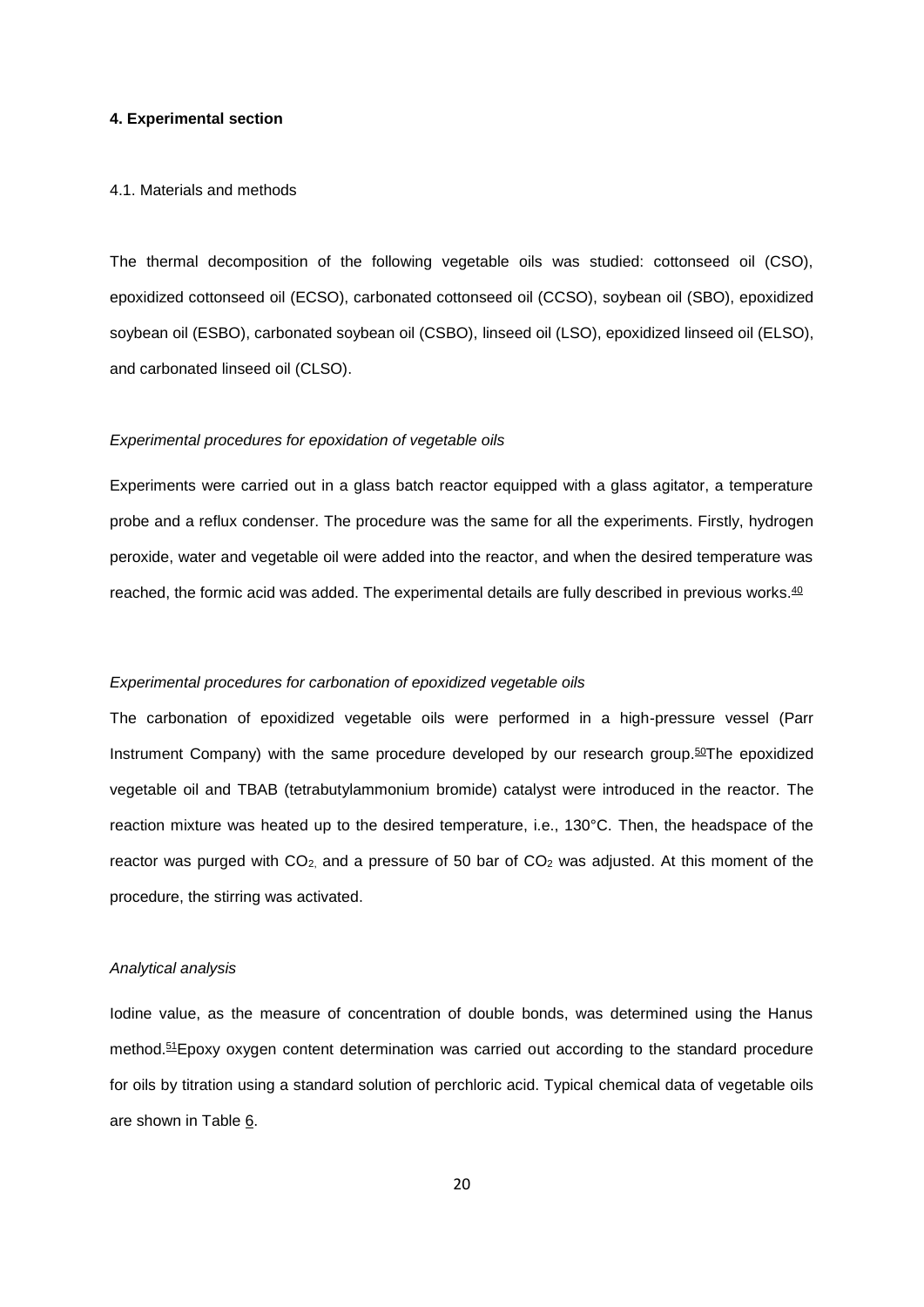| Vegetables oils                  |              | Parameters        |                  |
|----------------------------------|--------------|-------------------|------------------|
|                                  | Iodine value | Epoxy oxygen      | Double bounds    |
|                                  |              | content (mol·L-1) | (mol. $L^{-1}$ ) |
| Cottonseed oil (CSO)             | 106          |                   | 3.9              |
| Epoxidized cottonseed oil (ECSO) | 4.6          | 3.27              | 0.17             |
| Carbonated cottonseed oil (CCSO) |              | 1.02              |                  |
| Soybean oil (SBO)                | 124          |                   | 4.6              |
| Epoxidized soybean oil (ESBO)    | 7.4          | 3                 | 0.27             |
| Carbonated soybean oil (CSBO)    |              | 0.7               |                  |
| Linseed oil (LSO)                | 186          |                   | 6.8              |
| Epoxidized linseed oil (ELSO)    | 9.7          | 4.83              | 0.35             |
| Carbonated linseed oil (CLSO)    |              | 0.87              |                  |

Table 6. Physicochemical data of vegetable oils.

## 4.2. Thermal characterization

DSC experiments were performed using a TA Instruments Q1000, utilizing dynamic mode under continuous nitrogen flow (20 L·min<sup>-1</sup>) as purge gas to remove moisture which might damage the cell over time and to avoid the formation of hot-spots. Samples of about  $5 \pm 0.5$  mg in gold pans were analyzed at different heating rates from 1 to 15 °C min-1 , and at the temperature range between 60 to 550 °C. The high-pressure crucibles were made of gold-plated and they were hermetically sealed (M20 crucible from Swiss Institute for the Promotion of Safety & Security). The heat of the thermal decomposition of each vegetable oils was estimated from the total area of the exothermal DSC peaks which occurs during the analysis.

ARC measurements were performed using a Netzsch ARC® 244 calorimeter. The sample bomb, i.e., a metal sphere in a 9 mm diameter, typically made of stainless steel was used. The sample mass is 1 g. The sample bomb was attached to the lid section on the calorimeter assembly by a swage lock pressure fitting, and a pressure line that led to the pressure transducer. The initial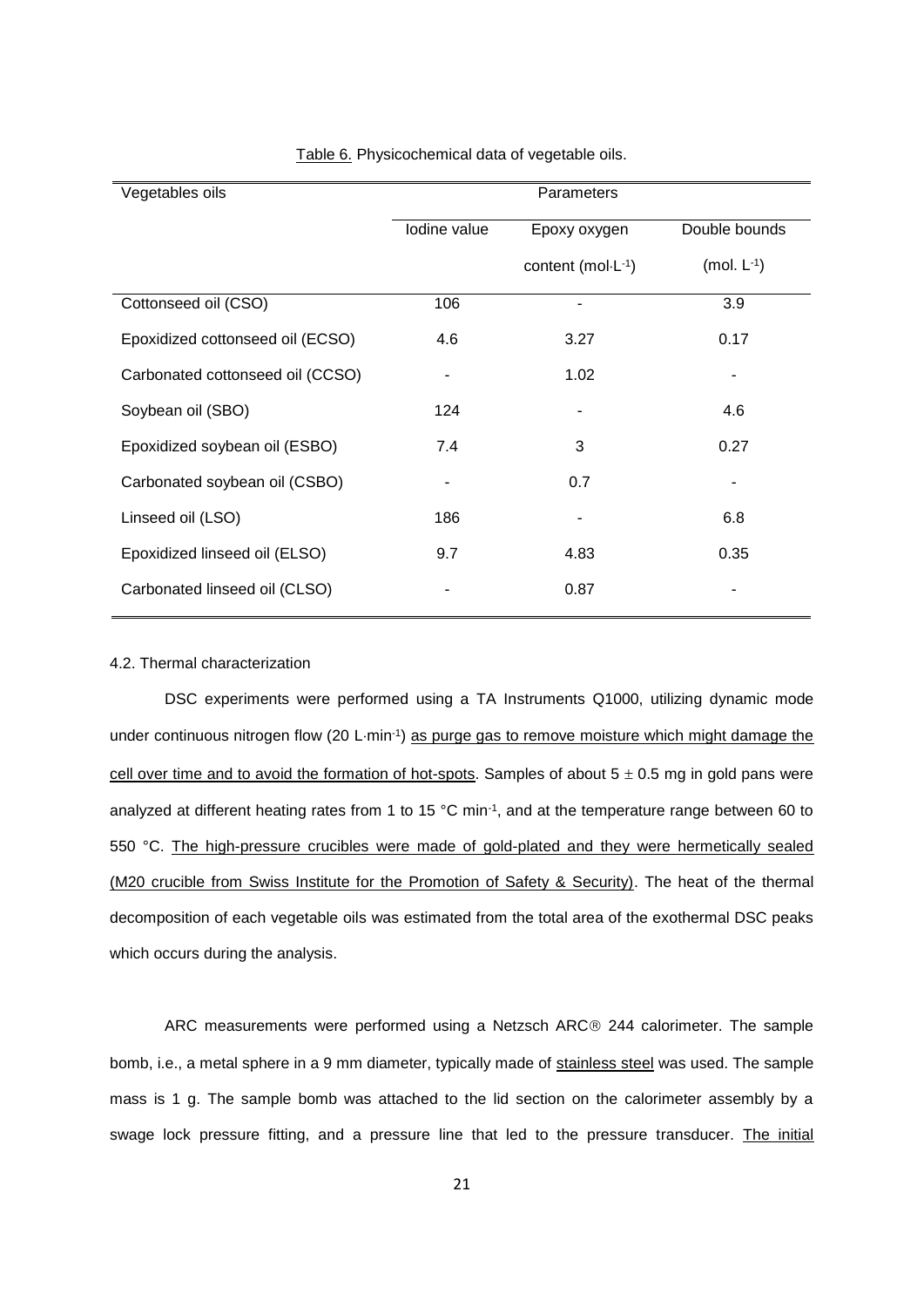operating conditions were atmospheric pressure and room temperature. The aim of the Accelerating Rate Calorimeter measurements was to get the time, temperature, and pressure profiles of the exothermic reaction in a safe and controlled manner.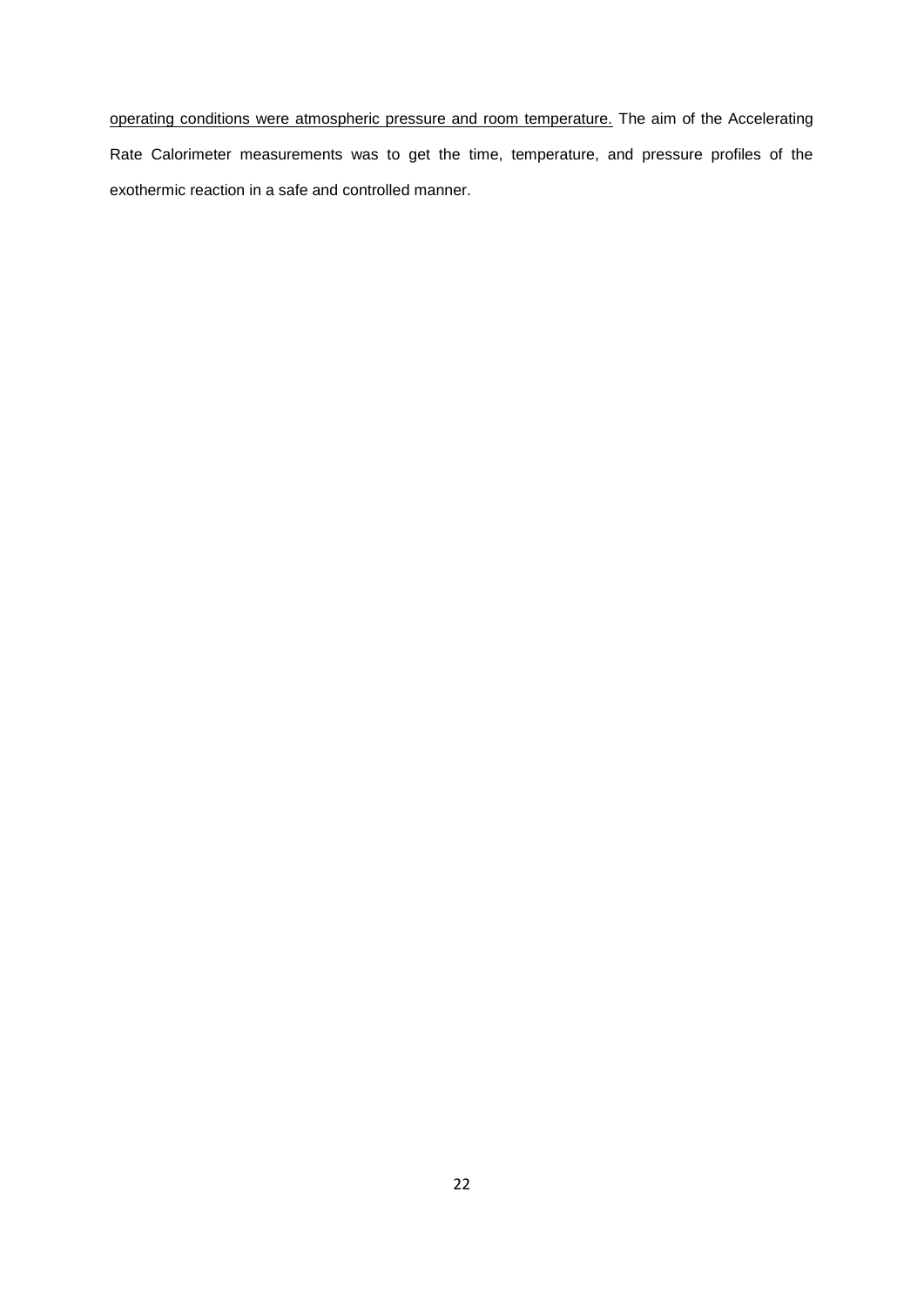## **Acknowledgments**

The authors thank Energy Efficiency and Environment: Cross Channel Cluster (E3C3). The E3C3 project (n°4274) was selected by the European INTERREG IV A France (Channel) – England Crossborder Cooperation Programme, co-financed by ERDF. Authors thank Ministère de l'Enseignement Supérieur et de la Recherche. The authors thank particularly Jean-Pierre Hébert and Sylvie Poubelle for their technical assistance.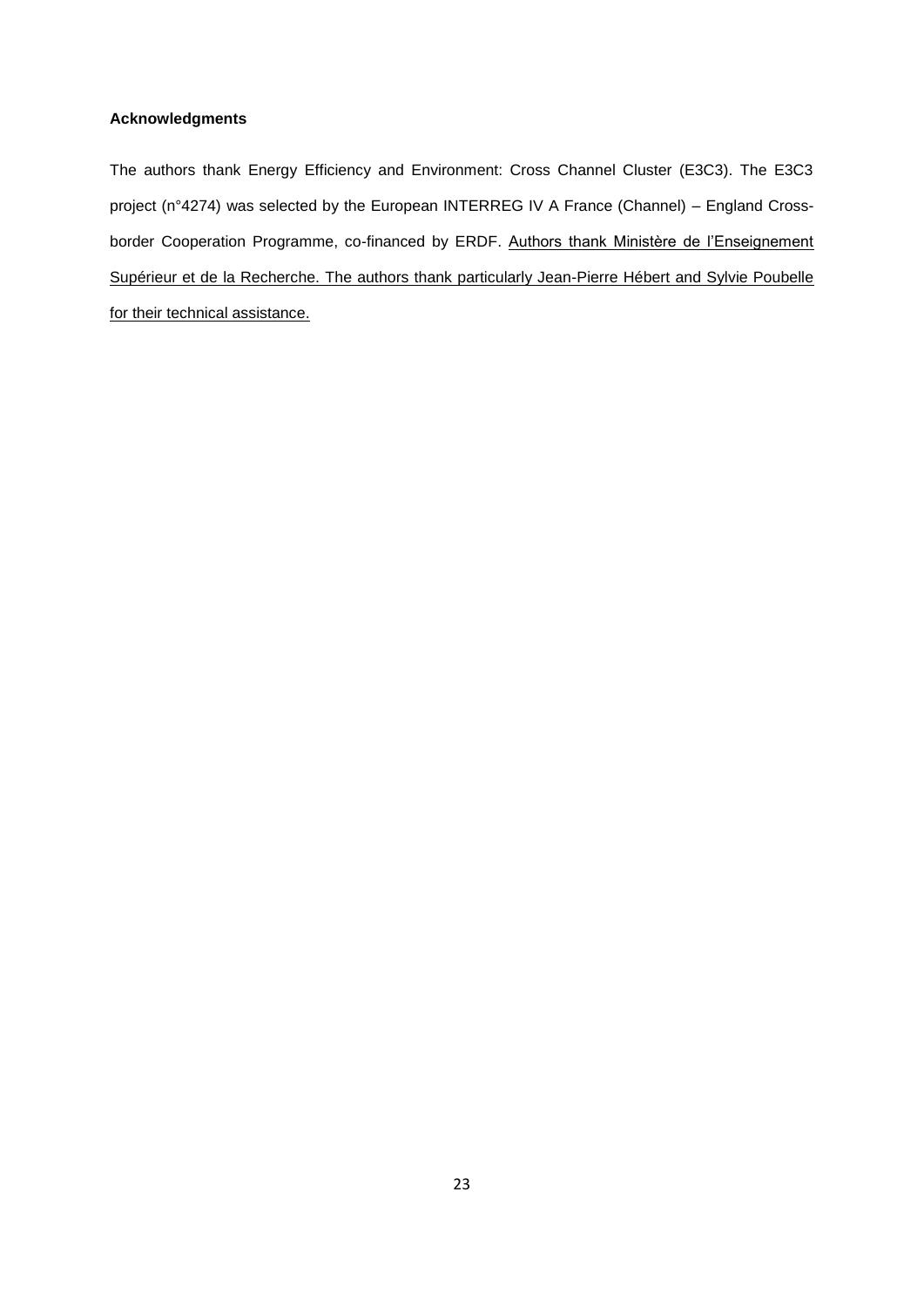### **References**

- (1) Sengupta, D.; Pike, R. W. *Chemicals from Biomass: Integrating Bioprocesses into Chemical Production Complexes for Sustainable Development*; CRC Press: Boca Raton, 2013.
- (2) Kelloway, A.; Daoutidis, P. *Ind. Eng. Chem. Res.* **2014**, *53* (13), 5261–5273.
- (3) Han, J.; Murat Sen, S.; Luterbacher, J. S.; Alonso, D. M.; Dumesic, J. A.; Maravelias, C. T. *Computers & Chemical Engineering* **2015**, *81*, 57–69.
- (4) Trippe, F.; Fröhling, M.; Schultmann, F.; Stahl, R.; Henrich, E.; Dalai, A. *Fuel Processing Technology* **2013**, *106*, 577–586.
- (5) Patel, A. D.; Serrano-Ruiz, J. C.; Dumesic, J. A.; Anex, R. P. *Chemical Engineering Journal* **2010**, *160* (1), 311–321.
- (6) Piccolo, C.; Bezzo, F. *Biomass and Bioenergy* **2009**, *33* (3), 478–491.
- (7) Liu, G.; Larson, E. D.; Williams, R. H.; Kreutz, T. G.; Guo, X. *Energy Fuels* **2011**, *25* (1), 415–437.
- (8) West, A. H.; Posarac, D.; Ellis, N. *Bioresource Technology* **2008**, *99* (14), 6587–6601.
- (9) Dockerty, T.; Appleton, K.; Lovett, A. *Journal of Environmental Planning and Management* **2012**, *55* (9), 1134–1158.
- (10) Ribeiro, F.; Ferreira, P.; Araújo, M.; Braga, A. C. *Energy* **2014**, *69*, 39–50.
- (11) Bojnec, S.; Papler, D. *Agric. Econ.* **2011**, *57* (10), 484–492.
- (12) Spartz, J. T.; Rickenbach, M.; Shaw, B. R. *Biomass and Bioenergy* **2015**, *75*, 1–10.
- (13) Rodríguez-Añón, J. A.; Proupín-Castiñeiras, J.; Villanueva-López, M.; Mouriño-Carballido, B. *Thermochimica Acta* **2007**, *458* (1–2), 5–10.
- (14) Thivel, P.-X.; Bultel, Y.; Delpech, F. *Journal of Hazardous Materials* **2008**, *151* (1), 221–231.
- (15) Hu, A. H.; Hsu, C.-W.; Kuo, T.-C.; Wu, W.-C. *Expert Systems with Applications* **2009**, *36* (3, Part 2), 7142–7147.
- (16) Perré, P.; Rémond, R.; Turner, I. *International Journal of Heat and Mass Transfer* **2013**, *64*, 838– 849.
- (17) Murasawa, N.; Koseki, H.; Iwata, Y.; Sakamoto, T. *Waste Biomass Valor* **2013**, *5* (2), 223–233.
- (18) Garcia Torrent, J.; Fernandez Anez, N.; Medic Pejic, L.; Montenegro Mateos, L. *Fuel* **2015**, *143*, 484–491.
- (19) Maisonneuve, L.; Lebarbé, T.; Grau, E.; Cramail, H. *Polym. Chem.* **2013**, *4* (22), 5472–5517.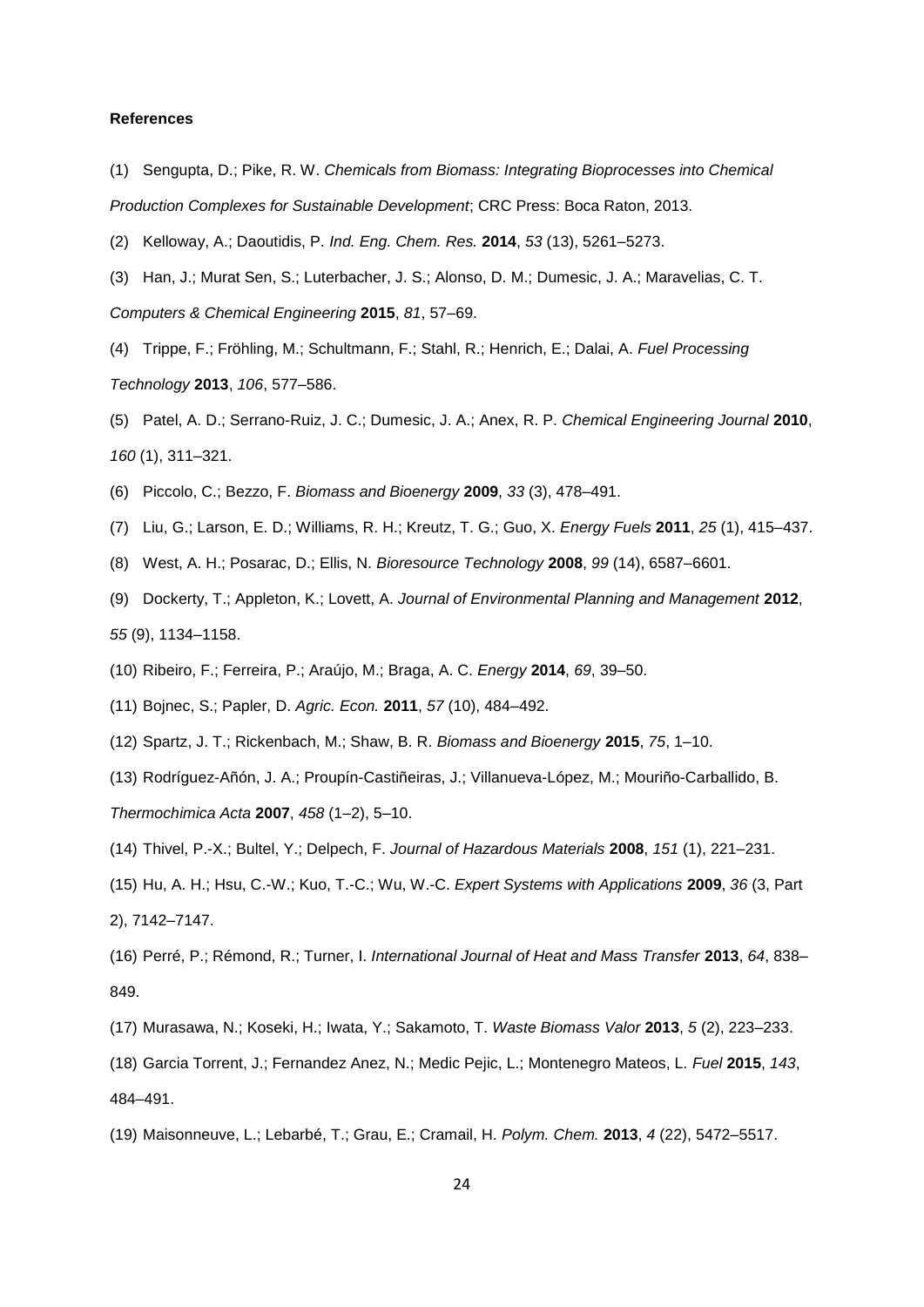- (20) Hwang, H.-S.; Erhan, S. Z. *J. Amer. Oil Chem. Soc.* **2001**, *78* (12), 1179–1184.
- (21) Hwang, H.-S.; Erhan, S. Z*. Industrial Crops and Products* **2006**, *23* (3), 311–317.
- (22) Lathi, P. S.; Mattiasson, B. *Applied Catalysis B: Environmental* **2007**, *69* (3–4), 207–212.
- (23) Campanella, A.; Rustoy, E.; Baldessari, A.; Baltanás, M. A. *Bioresource Technology* **2010**, *101*  $(1), 245 - 254.$
- (24) Zhang, L.; Luo, Y.; Hou, Z.; He, Z.; Eli, W. *J. Am. Oil Chem. Soc.* **2013**, *91* (1), 143–150.
- (25) Bouchareb, B.; Benaniba, M. T. *J. Appl. Polym. Sci*. **2008**, *107* (6), 3442–3450.
- (26) Darie-Niţă, R. N.; Vasile, C.; Irimia, A.; Lipşa, R.; Râpă, M. *J. Appl. Polym. Sci.* **2016**, *133* (13), n/a – n/a.
- (27) Tamami, B.; Sohn, S.; Wilkes, G. L. *J. Appl. Polym. Sci.* **2004**, *92* (2), 883–891.
- (28) Javni, I.; Hong, D. P.; Petrović, Z. S. *J. Appl. Polym. Sci*. **2008**, *108* (6), 3867–3875.
- (29) Jalilian, M.; Yeganeh, H.; Haghighi, M. *N. Polym. Adv. Technol.* **2010**, *21* (2), 118–127.
- (30) Bähr, M.; Mülhaupt, R. *Green Chem.* **2012**, *14* (2), 483–489.
- (31) Javni, I.; Hong, D. P.; Petrović, Z. S. *J. Appl. Polym. Sci.* **2008**, *108* (6), 3867–3875.
- (32) Köckritz, A.; Martin, A. *European Journal of Lipid Science and Technology* **2008**, *110* (9), 812– 824.
- (33) Chou, T.-C.; Lee, S.-V. *Ind. Eng. Chem. Res.* **1997**, *36* (5), 1485–1490.
- (34) Campanella, A.; Baltanás, M. A.; Capel-Sánchez, M. C.; Campos-Martín, J. M.; Fierro, J. L. G. *Green Chem.* **2004**, *6* (7), 330–334.
- (35) Di Serio, M.; Turco, R.; Pernice, P.; Aronne, A.; Sannino, F.; Santacesaria, E. *Catalysis Today* **2012**, *192* (1), 112–116.
- (36) Scotti, N.; Ravasio, N.; Psaro, R.; Evangelisti, C.; Dworakowska, S.; Bogdal, D.; Zaccheria, F. *Catalysis Communications* **2015**, *64*, 80–85.
- (37) Prileschajew, N. *Ber. Dtsch. Chem. Ges.* **1909**, *42* (4), 4811–4815.
- (38) Santacesaria, E.; Tesser, R.; Di Serio, M.; Turco, R.; Russo, V.; Verde, D. *Chemical Engineering Journal* **2011**, *173* (1), 198–209.
- (39) Leveneur, S.; Zheng, J.; Taouk, B.; Burel, F.; Wärnå, J.; Salmi, T. *Journal of the Taiwan Institute of Chemical Engineers* **2014**, *45* (4), 1449–1458.
- (40) Zheng, J. L.; Wärnå, J.; Salmi, T.; Burel, F.; Taouk, B.; Leveneur, S. *AIChE Journal* **2015** doi: 10.1002/aic.15037.